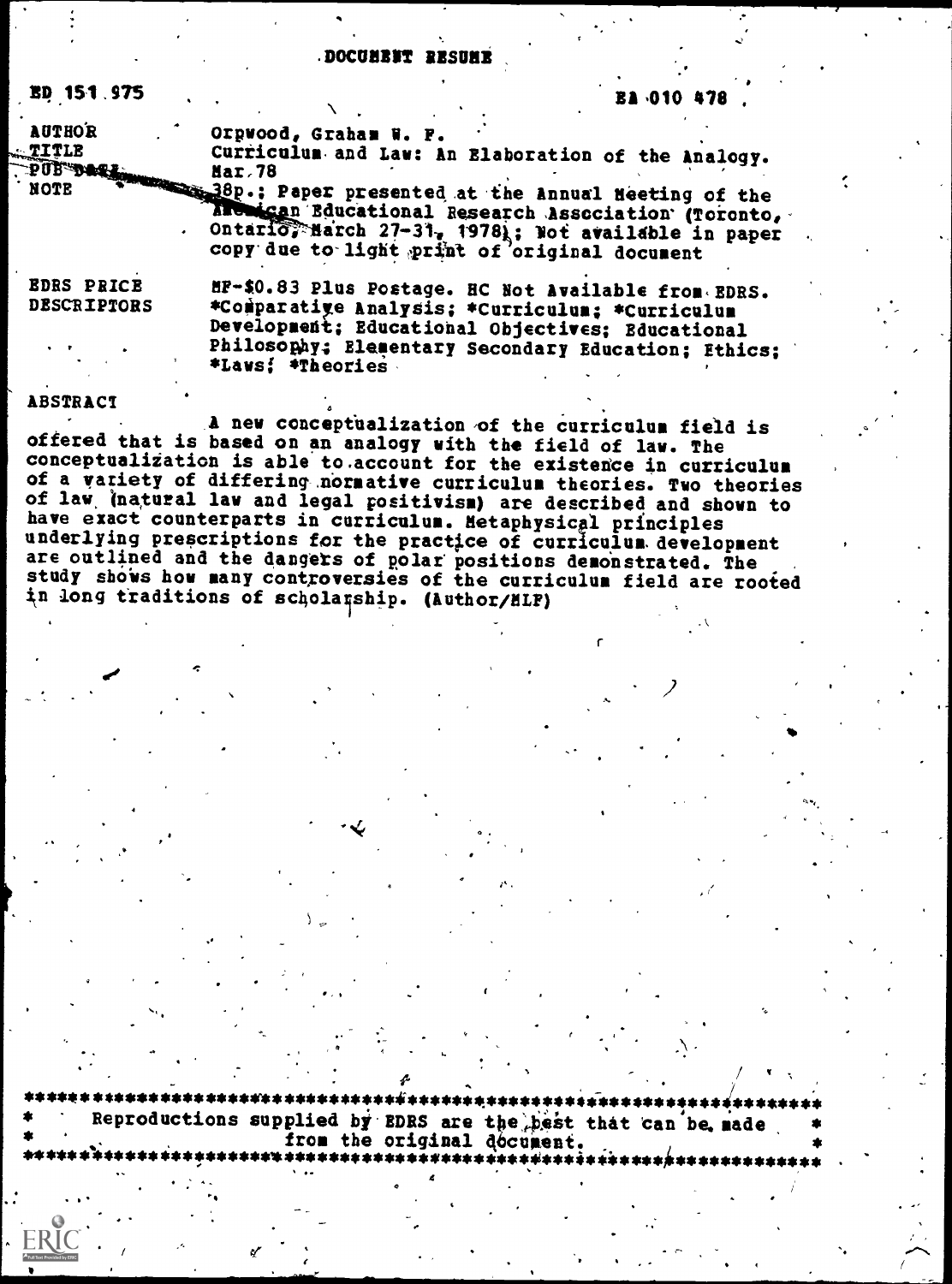S OFPARTMENT OF HEALTH. EDUCATION & WELFARE<br>NATIONAL INSTITUTE OF **EDUCATION** THIS DOCUMENT HAS BEEN REPRO-<br>DUCED EXACTLY AS RECEIVED FROM<br>THE PERSON OR ORGANIZATION ORIGINI<br>ATING IT POINTS OF VIEW OR OPINIONS<br>STATED DO NOT NECESSARILY REPRE-<br>SENT OFFICIAL NATIONAL INSTITUTE OF

EDUCATION POSITION OR POLICY

AN ELABORATION OF THE ANALOGY\* CURRICULUM AND LAW:

PERMISSION TO REPRODUCE THIS MATERIAL IN MICROFICHE ONLY HAS BEEN GRANTED BY

 $O_{LQWQQ}$ 

Graham W.F.

ED151975

**945 010** 

 $\tilde{\mathbf{E}}$ 

Graham W. F. Orpwood Ontario Institute for Studies in Education

TO THE EDUCATIONAL RESOURCES INFORMATION CENTER (ERIC)\* AND USERS OF THE ERIC SYSTEM"

> As things are, there is disagreement about the subjects. mankind are by no means agreed about the things to be taught, whether we look to virtue or the best life. Neither is it clear whether education is more concerned with intellectual or moral virtue. The existing practice is perplexing; no, one knows on what principle we should proceed--should the. a useful in life, or should virtue, or should the higher knowledge, be the aim of our training; all three opinions have been entertained. . Again, about the means there is no agreement; for different persons, stanting with different ideas about the nature of virtue, naturally disagree about : the practice of it.

> > Aristotle

PROBLEMS OF CURRICULUM

Dispute, it would appear, is characteristic of the curriculum enterprise. There are probably few areas of human activity in which dispute is so pervasive, is indulged in by such a broad range of persons, and is perpetuated, despite lack of apparent progress, from age to age.. Certainly, some disputes are trivial or turn out to be so when viewed with the advantage of hindsight. Some disputes that have preoccupied curriculum practitioners at one time no longer hold their attention  $\cdot$ Still others appear to  $\not$  ave achieved resolution by one means. today. or apother. But even after all these are eliminated, the bread-and-

\*Presented at the annual meeting of the American Educational Kesearch Association, Toronto, March 27-31, 1978. I am grateful to Leonard berk for his comments and advice during the development of this paper.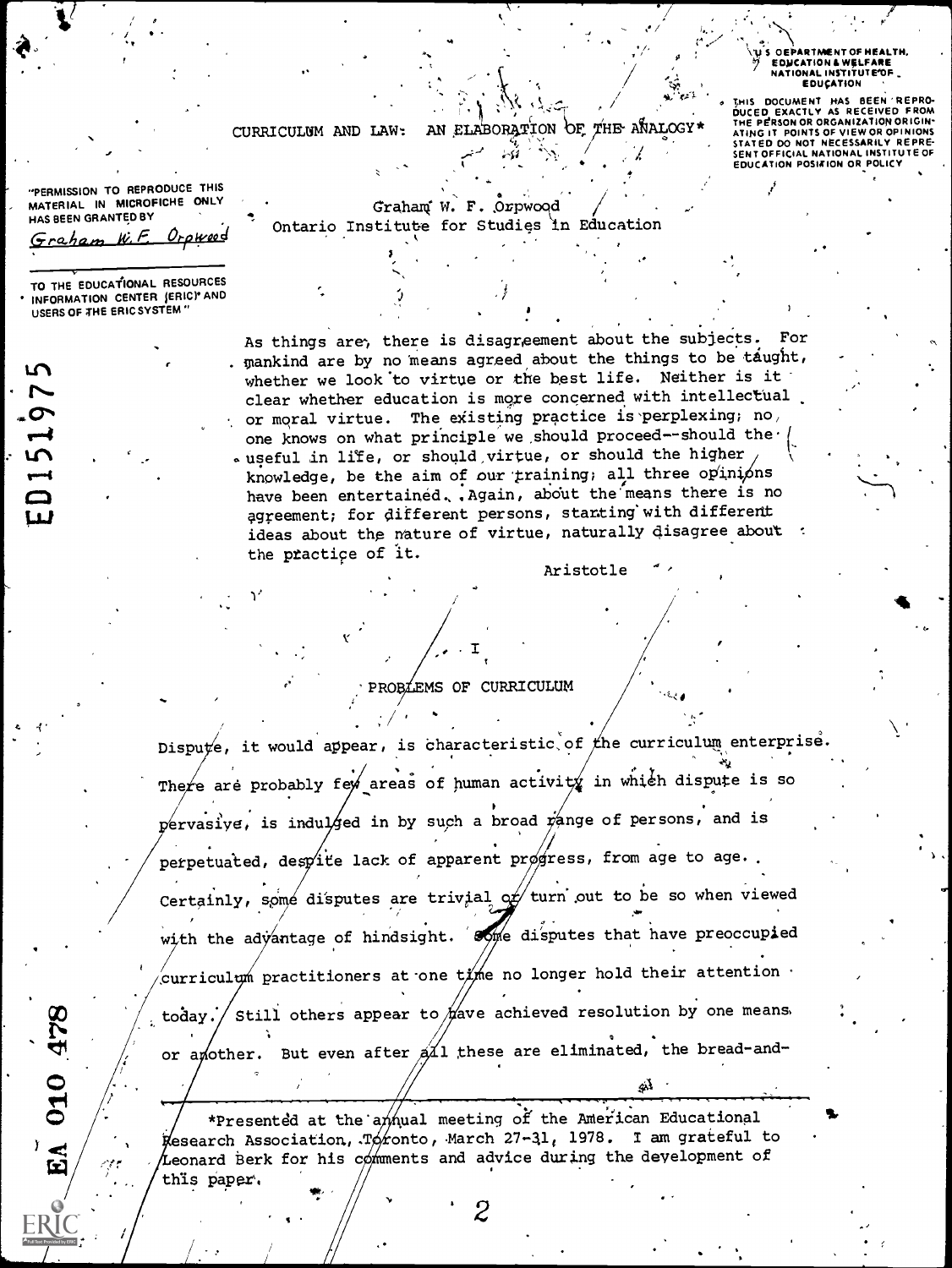butter issues of the curriculum remain issues of controversy.

 $\blacksquare$ 

7

This paper is focussed on these fundamental disputes of the \_ field, in the hope that, by re-viewing in a new light the ways in which they have been addressed, both the nature of one of the central problems of curriculum and its relationship to larger issues that have engaged mankind throughout the ages will become clearer. An appropriate starting point is therefore a closer examination of the three characteristics of curriculum dispute already identified:  $its$ pervasiveness, its broad range of participants, and its endurance.

 $-2 - 4$ 

The issues that concerned Azistotle are still prime topics of ä. durriculum debate today. What should be the aims of education? Which subjects should children be taught? What methods of teaching are the And, on a level once removed from these but essential to all of them: "On what principle should we proceed?" Of course, the answer to this latter-question has the potential to short-circuit a $\sqrt{2}$  values of  $\frac{1}{2}$ much of the debate over the former ones. If, for example, it were established that the'needs of society were to' constitute the preeminent principle by which educational objectives should be selected, then empirical assessments of those needs could furnish answers to several of the practical questions concerning what to teach. Conversely, conflict over the practical questions of what and how to teach can frequently be rooted in disagreement over the principles involved. The pervasiveness of dispute in curriculum is thus partly a result i ,  $\phi \hat{f}$  the way in which the quast ins are interlocked in a complex network, , ... or pattern. Recognizing the existence of such a network on pattern does not, of itself, provide: answers to the questions. It does,

4

t.

 $3 \rightarrow$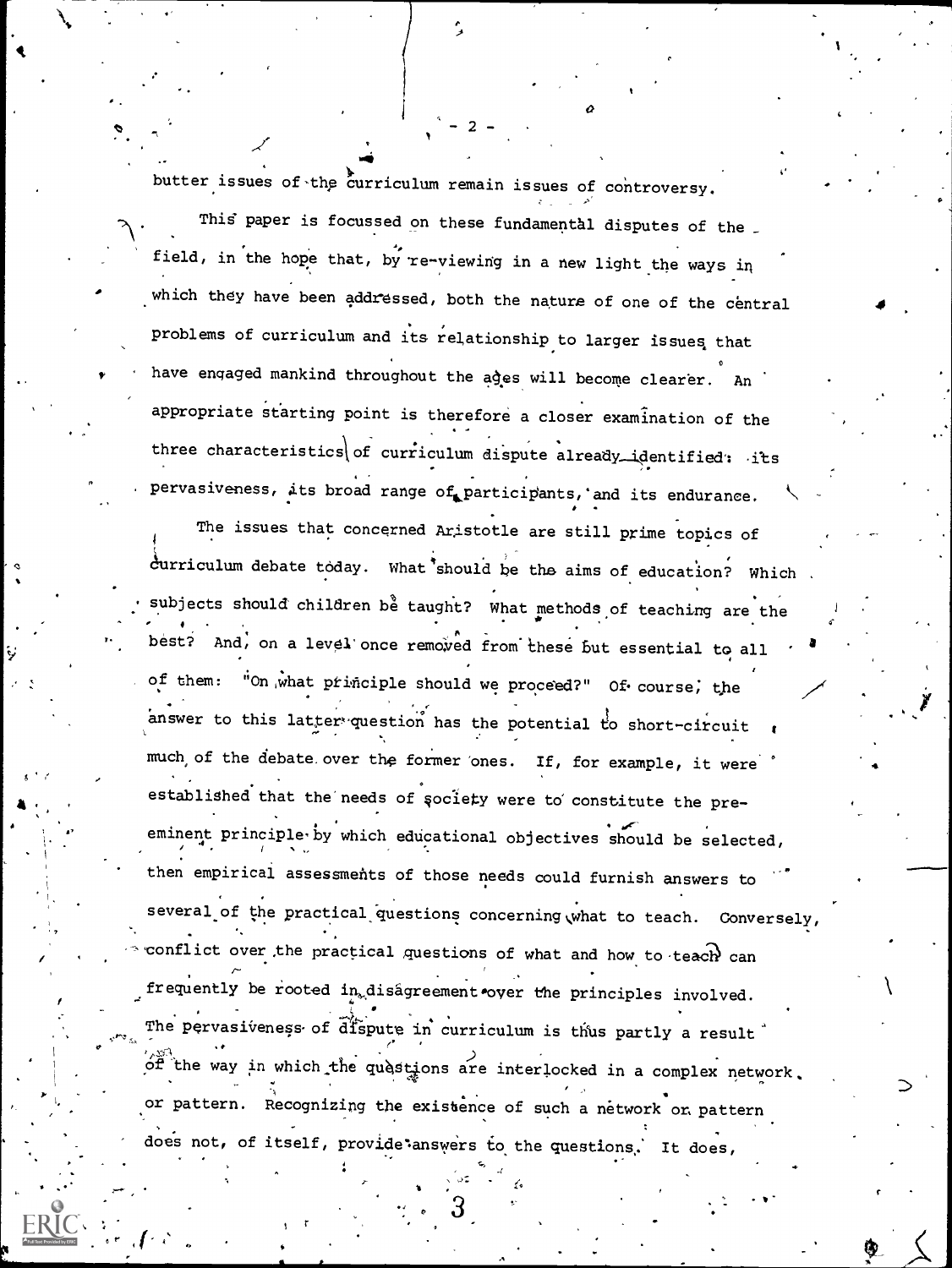however, assist in identifying major issues of principle and seeing them in the broader context of corresponding issues raised in other practical enterprises.

Second, the vange of persons characteristically engaged in curriculum dispute is unusually broad. Since the planning of curricula is such a complex process, it is not surprising that practitioners argue over the many technical problems involved. Issues such as the reading Vevel required by students to understand a particular textbook, the most appropriate age for students to begin learning a second language if they are to become bilingual, ways of motivating adolescents, are among the commonplace ones for professional educators to debate. But if curriculum dispute arose purely from such technioal problems, then experts would be the only persons to engage in  $i$ t. The problems of computer design, for example, are no more complex than those of curriculum planning; yet the discussion of them is  $\Lambda$ argely confined to those practitioners having expertise in that fi/eld. There is no elaborate political superstructure such as exists In education to ensure that members of the wider public are able to participate. The key difference, of course, is that the problems of curriculum are not merely technical ones; they involve choices among deeply rooted values. Furthermore, the consequences of these choices affect every child exposed to the resulting curriculum. Thus, it is no. surprise that the layman insists on expressing his view on many of the issues at stake, and the channels for this participation are deliberately made available to him: his elected representatives, his local newspapers, parent-teacher associations, and so on. The disputes of the curriculum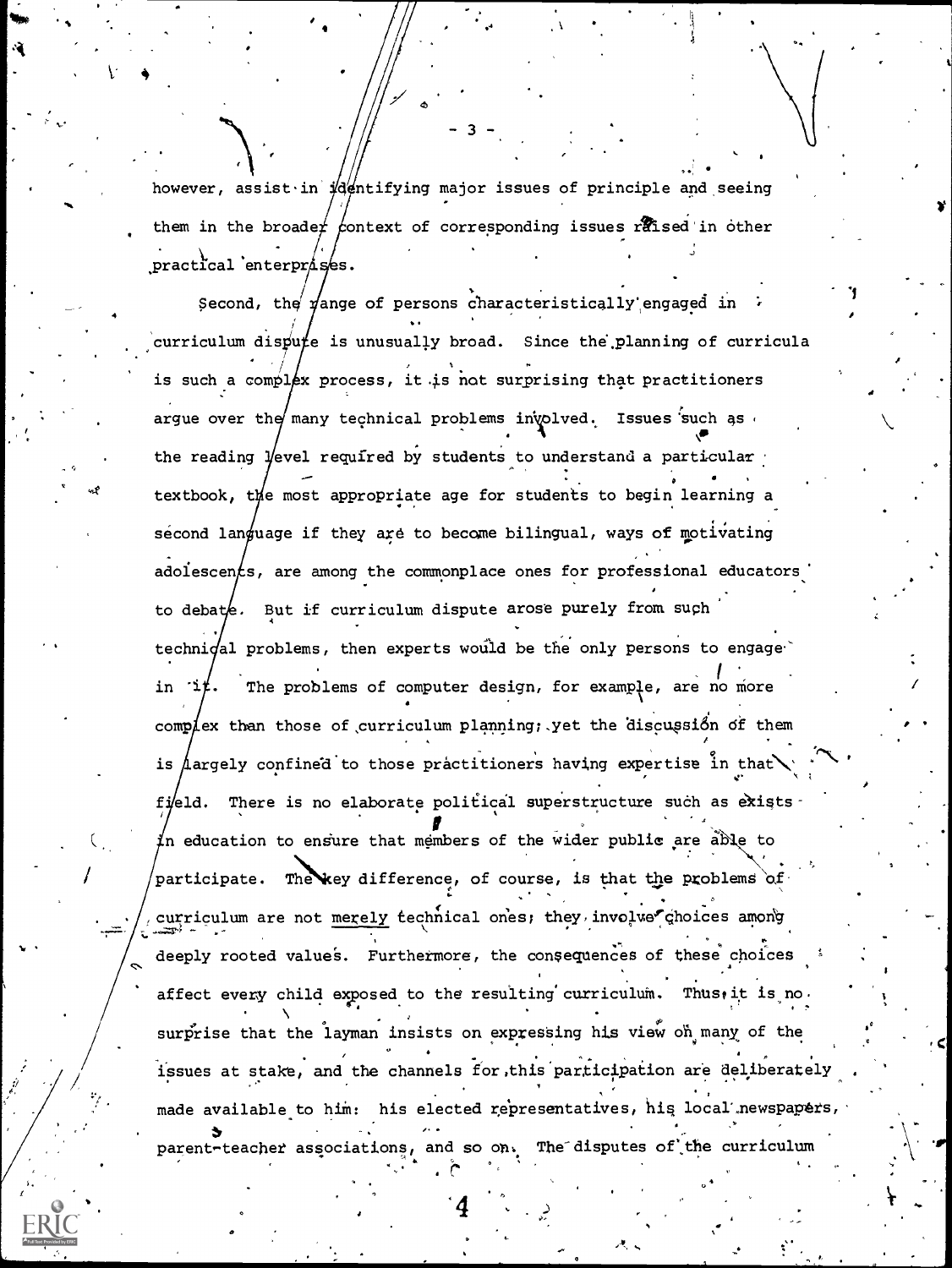enterprise are therefore both technical and political, and this combination adds another dimension to the complexity of the field.

4

 $\sim$ 

 $\sqrt{1-\lambda}$ 

 $\bullet$  0.000  $\bullet$ 

u ji

Disputes in curriculum are not only interlocked in a complex network and engaged in by both experts and lay persons; they seem to be timeless in their relevance. It is possible to trace through the history of other fields the recognition and subsequent elimination of one or another ground for dispute in that field. In medicine, for example, the work of  $k$  koch and Pasteur in recognizing the relationship between the incidence of certain diseases and the presence of corresponding bacteria paved the way for the virtually total eradication of those diseases. The disputes over the origin and cure of the diseases were therefore at an end. Similar accounts may be discovered in other practical fields; not so, it would appear, in  $currium$ . Here, the disputes that concerned Aristotle and his contemporaries are still strikingly topical today.

Such an observation as this is, of course, open to a variety of  $\cdot$ alternative interpretations. One is that curriculum practitioners are none too intelligent or diligent, and that. the field, in consequence, is inadequate for dealing with its problems. Some of the literature of the curriculum field itself would suggest there are practitioners who would take such a view of themselves. Another interpretation is that curriculum  $p \nmid a$  actitioners know what they-should do, that knowledge adequate for dealing with the problems does indeed exist, but that the: sloth or stubbornness of the educators prevents significant change from taking place. One senses that, from time to time, such a view is well popular among members of the general public. The third and, in my

I

 $\overline{\phantom{a}}$ 

51.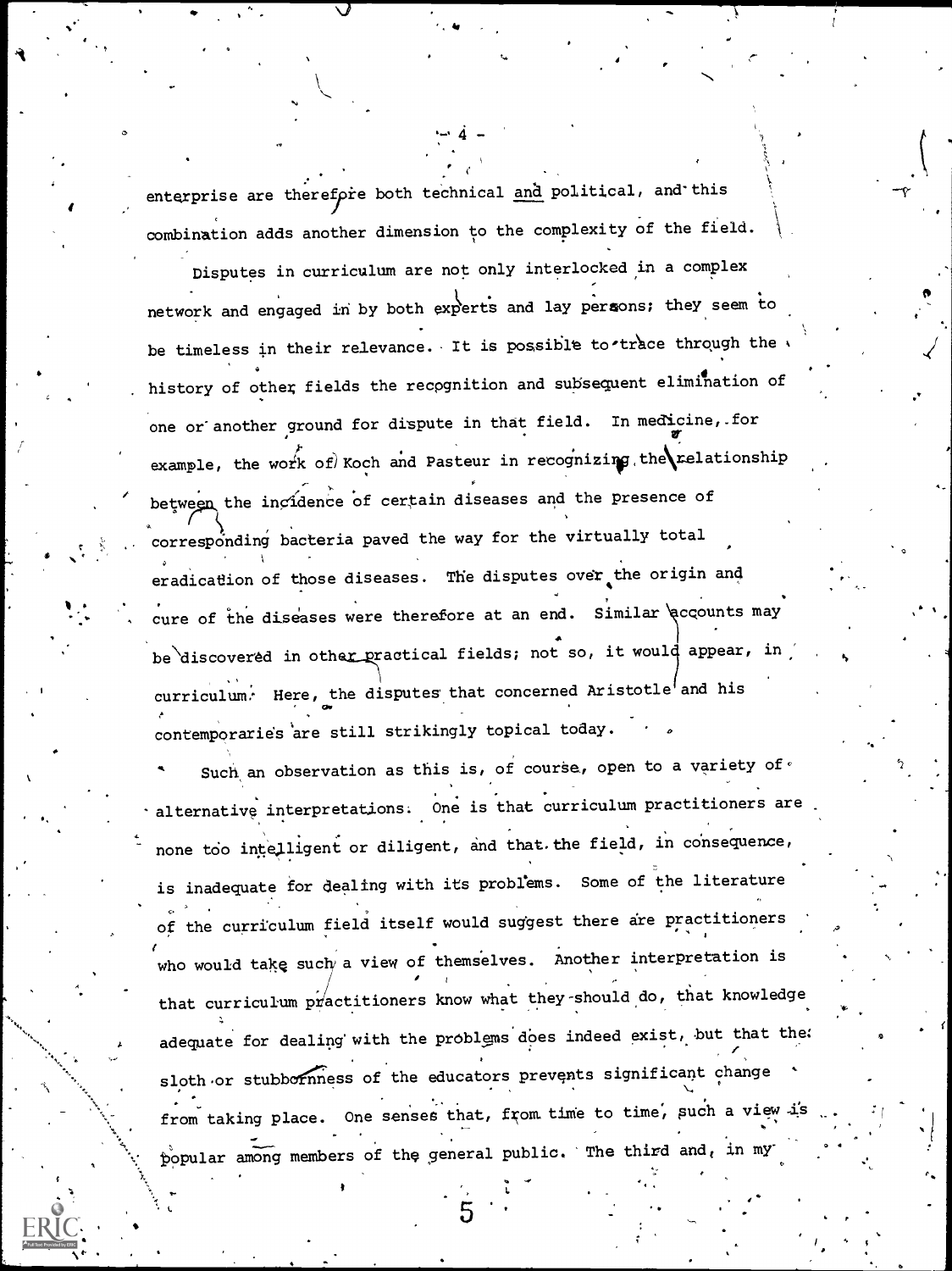view, preferred interpretation of the enduring quality of curriculum dfspute is that, ultimately, the questions involved may not have answers in any usual sense of that term. The dilemma that remains is that even if answers do not exist, education must go on. Curriculum  $\frac{1}{2}$  disputes must be resolved in practice, even if the questions giving rise to the disputes never receive definitive answers. This, third characteristic of curriculum dispute thus imposes a peculiar pressure on the persons involved; defensible resolution is demanded daily; yet the final answer, seems as  $\frac{2}{\pi}$  away as ever. A field that can work with that pressure is not intellectually weak-kneed or lazy; it is struggling against extraordinary obstacles.

 $-5$  -  $\sim$   $\sim$ 

 $\boldsymbol{\omega}$  and  $\boldsymbol{\omega}$ 

 $\blacksquare$ 

1. Contract 1980

This has not been an attempt to analyse exhaustively all the  $2 \frac{1}{2}$ .characteristics of curriculum dispute. However, consideration of these three alone suggests that, underlying much of the dispute that  $\gamma$   $\sim$ takes place in the field, there is a fundamentally intractable problem. In order to clarify this problem funther, it is helpful to reflect briefly on the role of curryculum theory" in the operation of  $-$  . The set of the set of the set of the set of the set of the set of the set of the set of the set of the set of the set of the set of the set of the set of the set of the set of the set of the set of the set of the se . , i the field.

In a functional analysis of what has traditionally passed for curriculum theory, Macdonald (1971) has identified three groups of curriculum theorizers. "By far the largest group," he writes, "sees theory, as a guiding framework for applied curriculum development and research" (p. 196). Such a prescriptive or normative function of . curriculum theory is echoed by Hirst (1963-64), who contrasts this  $\mathcal{N}$  . The set of the set of the set of the set of the set of the set of the set of the set of the set of the set of the set of the set of the set of the set of the set of the set of the set of the set of the set of t usage with that found in the field of science.

 $\rightarrow$ 

,

 $\bullet$  International contract  $\bullet$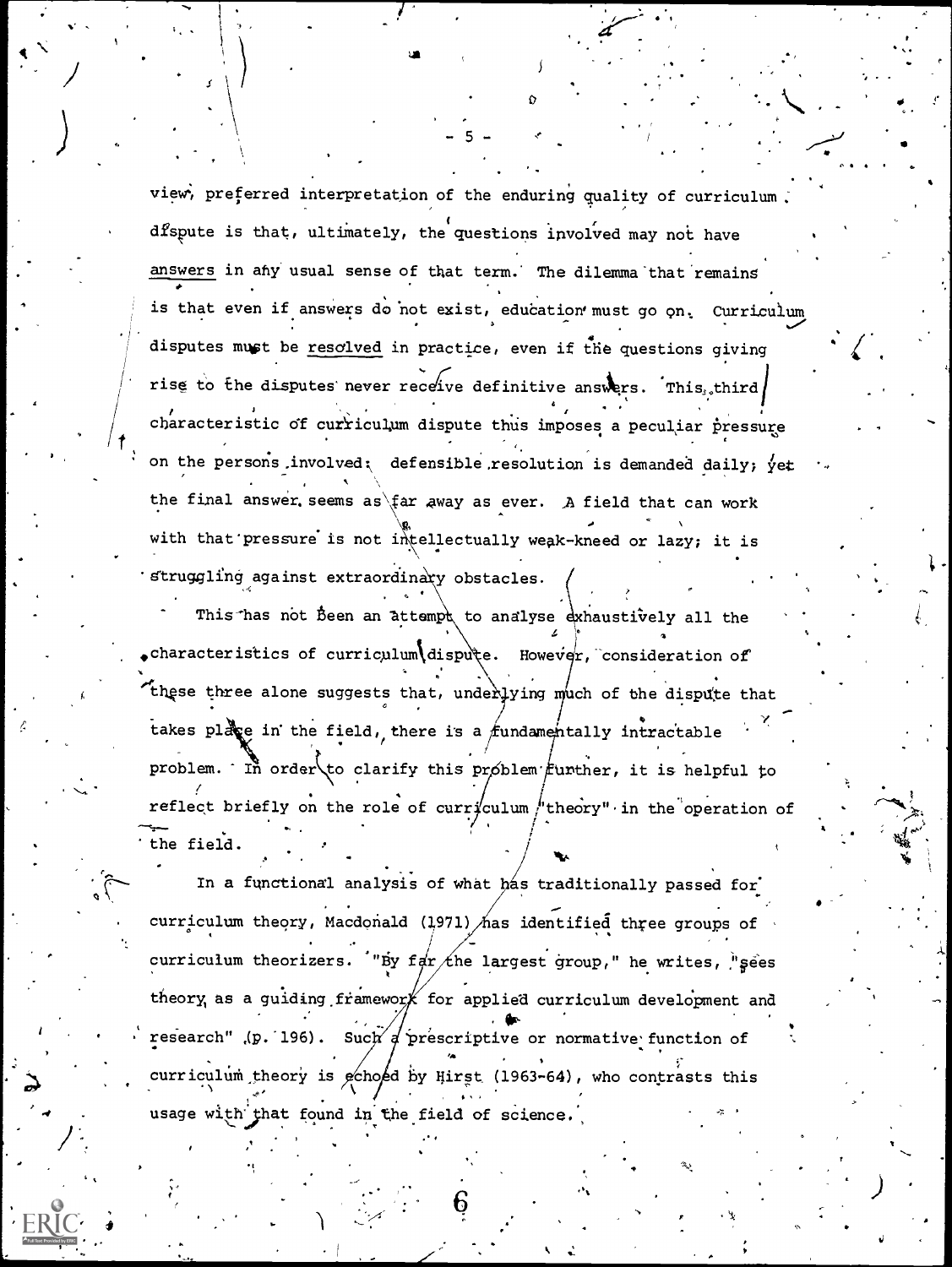... the theories of science and the theories of practical activities are radically different in. character because they perform quite different Tunctions, they are constructed to do different jobs. In the case of the emparical sciences, a theory is a body of statements that have been subjected to empirical tests and which express our understanding of certain aspects of the physical world. Such tested theories are the objects, the end products of scientific investigation, they are the conclusions of the pursuit of knowledge. Where, however, a practical activity like education is concerned, the place of theory is totally different. It is not the end product of the pursuit, but rather is. constructed to determine and guide the activity. The function of the theory is to determine precisely , what shall and what shall not be done, say, in education. [pp. 59-60]

If curriculum theories provide "frameworks" for guiding practitioners, for determining "what shall be done," then they must attend to the problems of concern to the practitioners of the field. At the very least, they must provide guidance concerning how to deal with those problems. Theories, then, in practical areas such as gurriculum are procedural rather than substantive. They have to do with problems of  $*$ design and construction rather than directly with the content. They prescribe ways of using knowledge--knowledge, that is, about children, about society, about knowledge itself, and so on-ritather than contribute to such knowledge directly.<sup>1</sup>

The problem of how we use knowledge in the prescription of practical Lactivities is crucial to curriculum, as it is to other practical fields. The question may be phrased more specifically as follows: What is the relationship between man's accumulated knowledge and the curricula to which he exposes his children? Such a question has significance, as we have seen, for Doth practitioner and theorist. On the one hand, it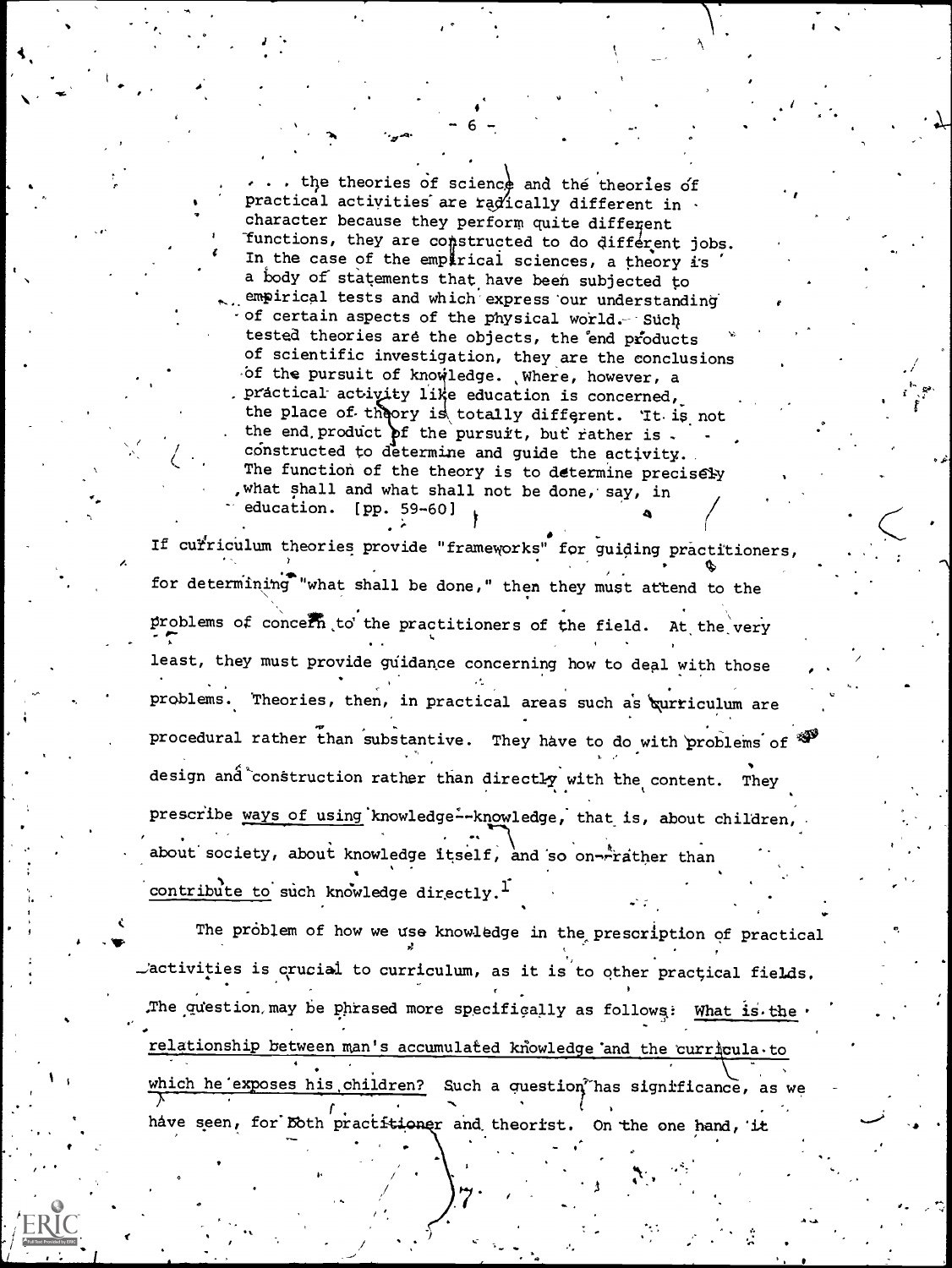$\text{underlies}$  practitioners' desire to know "on which principle to proceed." On the other, it is central in theorists' attempts to establish a body  $\cdots$ of coherent, generalizable, yet usable knowledge for the enterprise. It thus pervades every aspect of the curriculum enterprise; it gives  $\sim$  , rise to dispute by all who are involved; and it is enduring in its relevance. It would appear to qualify as one of the central issues of the field, if not the central-issue.<sup>2</sup>

q

The task of this paper is to take a fresh look at the problem and the range of ways in which it has been addressed by curriculum theorists. That it has given rise to dispute is evident from the Fiterature of : the field during recent years. Consider, for example<sub>r</sub> the following  $\qquad \qquad \, \cdot$ 

two statements:  $3$ 

 $\mathcal{A}$  and  $\mathcal{A}$ 

The field of cuiriculum is moribund . .  $\sim$  [It] has reached this unhappy state by inveterate, unexamined, and mistaken reliance on theory. [Schwab 1970, p. 1]

Substantial improvement in educational practices'  $[1s]$  not-likely to occur without a workable theory of eddcation and without the new educational practices that can be derived from such a theory. This theory. must have at its center a model of human learning. Novak 1977, p. 17]..

These are but two of a continuum of possible approaches to the resolution of the central problem that has been identified. Both authors, as is clpar from a close reading of Subsequent sections of their work, use the berms "theory" and "model" to refer to the theories of psychology, sociology, and other sciences. The views concerning the potential of such knowledge to influence curriculum practice are thus strikingly . 5 different. In the one case (Schwab), "theoretical constructions" are held to be "in the main, ill-fitted and inappropriate to problems of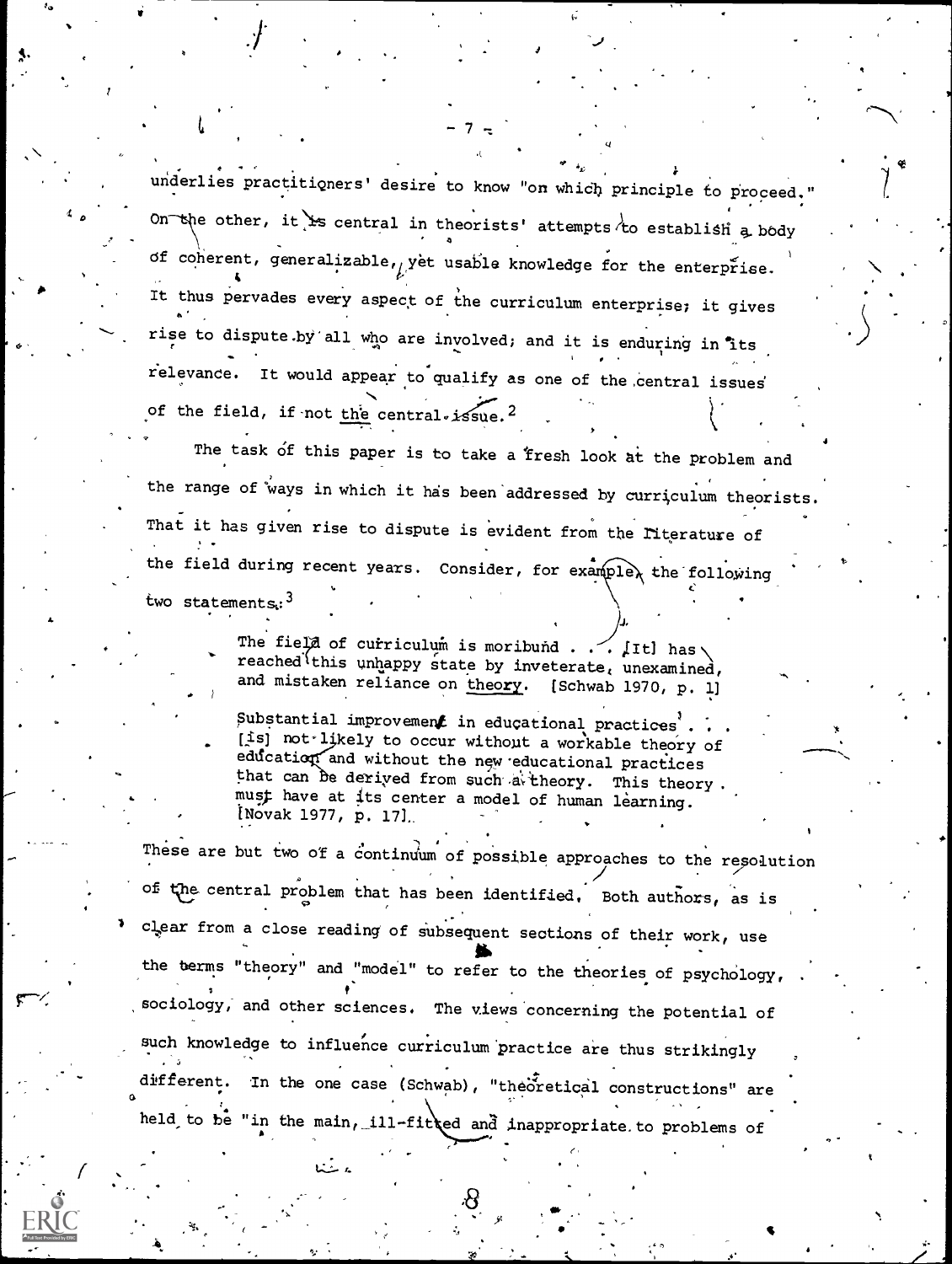actual teaching and learning" (p. 1). In the other (Novak), it is decay of that "theory development, experimentation, and the development"<br>in argued that "theory development, experimentation, and the development" of interpretive models are needed and can be valuable to the advancement of educational practice" (p. 20). Both theorist and practitioner can only respond, "on what principle should we proceed?" , and the contract of the contract of  $\mathcal{A}$ 

 $-8 - 7$ 

 $\mathcal{F}$  and  $\mathcal{F}$ 

.1

4

1 **. .** . .

-4

**TT** 

#### THEORIES OF LAW

Curriculum is not the only enterprise faced with such a dilemma, and the framework to be used in this paper for analyzing the responses of curriculum theorists is drawn from the field of law. Before 4 embarking on an'elaboration of the framework itself, I shall consider briefly some of the issues of. recurrent interest to legal theorists. This is intended to serve two purposes: to provide a conceptual context for the development of the analytic framework; and also to justify the use in a curriculum paper of an analogy with law.

Legal theory has long been preoccupied with the question, "What is law?" In his well-known book, The Concept of Law, H. L. A. Hart (1961) demonstrates that speculation about this question over many years "has centred almost continuously upon a few principal issues" In the contribution of the contribution of the contribution of the contribution of the contribution of the contribution of the contribution of the contribution of the contribution of the contribution of the contribution o  $(p. 6)$ . He goes on to detail the following three as being of central . The contract of the contract of the contract of the contract of the contract of the contract of the contract of the contract of the contract of the contract of the contract of the contract of the contract of the contrac concern to legal theorists:

.

 $\mathbf{v}$  and a set of the set of the set of the set of the set of the set of the set of the set of the set of the set of the set of the set of the set of the set of the set of the set of the set of the set of the set of t

lf How does law differ from and how is it related to orders backed by threats? How does legal obligation differ from, and' how is it related to, moral obligation? What are rules, and to what extent is law an affair of rules  $\lambda$  [p. 131]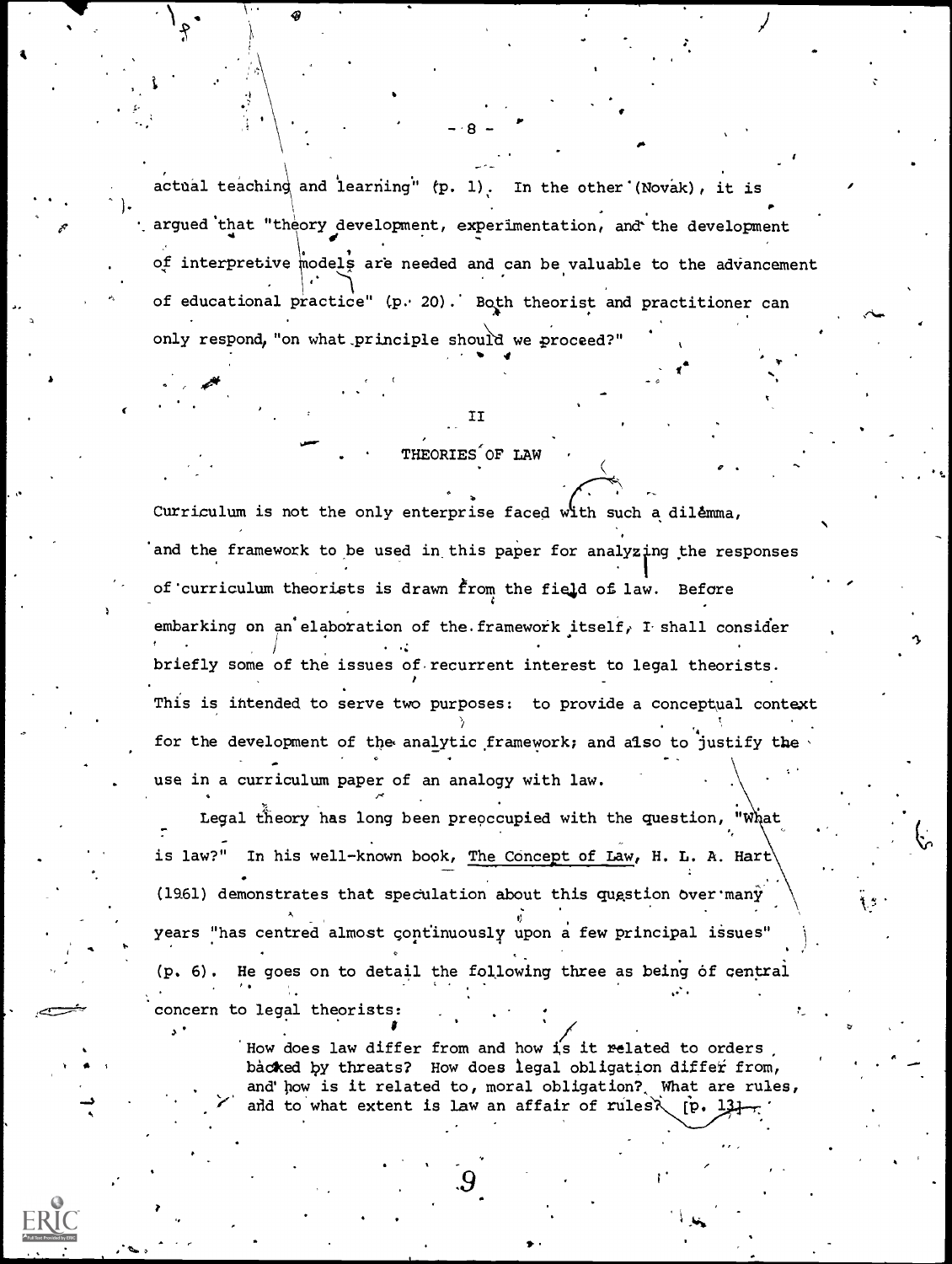These questions are of substantive importance in later sections of this paper. For the present, however, it is interesting to note Hart's comment (p. 16) that the elusiveness of a formal  $f$  concise definition of law is, in his view, a consequence of the wide difference between, and the fundamental nature of, these recurrent issues.<sup>4</sup>

More importantly, I would argue that the recurrent issues of legal theory detailed by Hart, taken together, represent a problem exactly parallel to the one identified here as central to curriculum theory. The parallel emerges most qlearly if one considers the question raised by the second of Hart's trio of recurrent issues: the relation of legal obligation to moral philigation. This issue forms the basis for the classic dispute between the traditions of natural law and legal positivísm, though Hart acknowledges that these terms have come to be used to represent a range of positions-concerning law and morals (p. 181). The fundamental assumption of natural law is of a necessary connection between valid law and moral principles (which are, ideally, determinable by rational means).

This fundamental assumption is the very point at which the tradition of natural law is most strongly challenged. Legal positivism, in asserting the autonomy of law, denies the necessity of this connection and emphasizes the political rather than the rational element in lawmaking. It rejects the notion that laws necessarily carry moral obligation for those subject to them, preferring (in its classical form) the notion of law as a set of "orders backed by threats," or, in Hart's. own formulation, as a system of "rules." Man's reason is thus seen as less significant in the making of the law than his will; his knowledge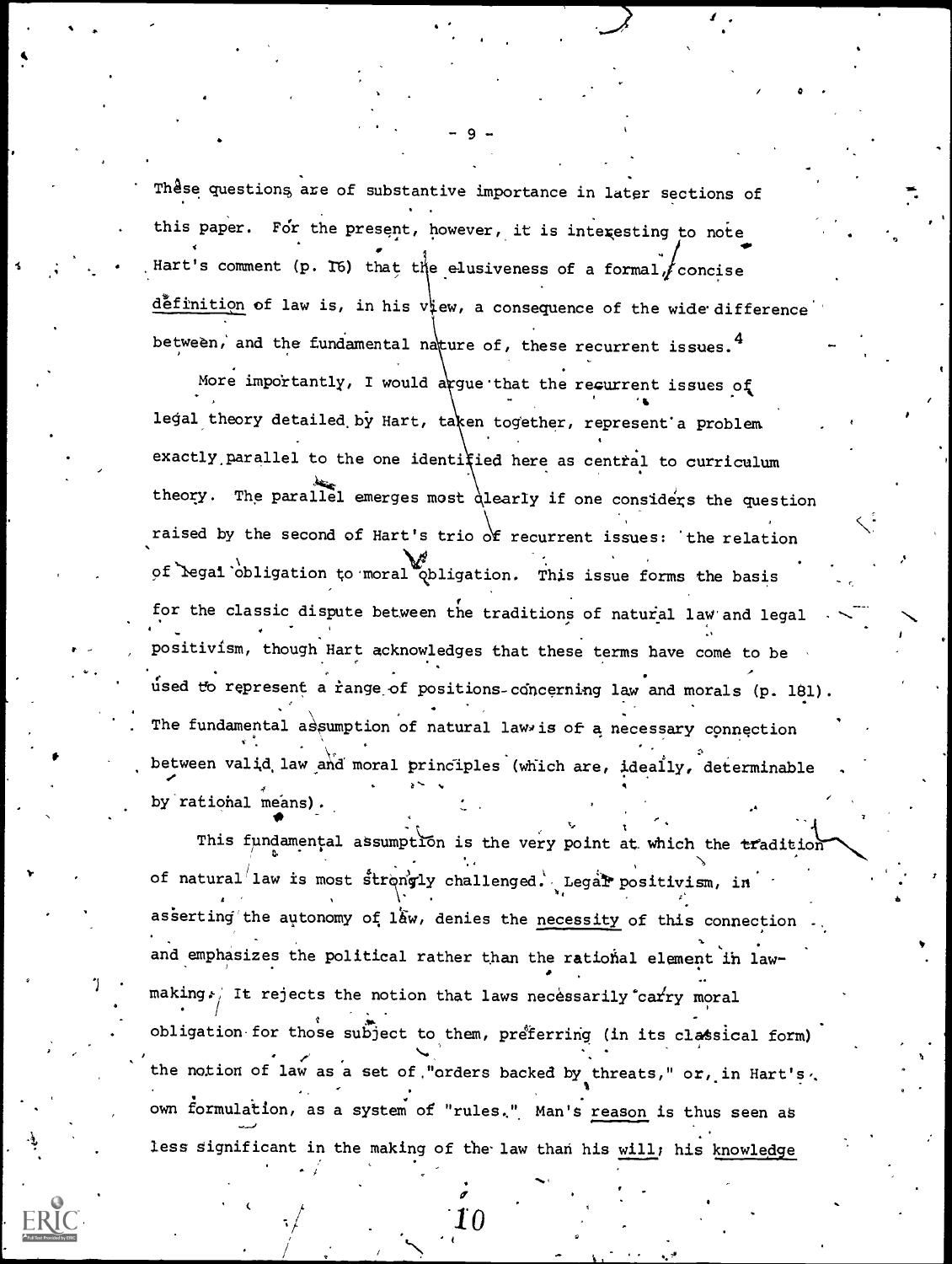is subordinate to his desires. Thus in law, as in curriculum, the problem of the use of knowledge in the prescription of practical activities can be seen to be central.

10-

There now follows a section of the paper in which the traditions.  $\cdot$ of natura $\frac{1}{4}$  law and legal positivism are discussed in some detail. The result of such a discussion is the identification of a set of ten points over which they can be seen to take quite distinct positions. These points are summarized on page 20, and the reader already familiar with these aspects of jurisprudence may wish to pick up the argument of the paper at that point.

.1

11 - Jan 1910<br>1911 - Jan 1910 - Jan 1910 - Jan 1910 - Jan 1910 - Jan 1910 - Jan 1910 - Jan 1910 - Jan 1910 - Jan 1910 - Jan<br>1911 - Jan 1910 - Jan 1910 - Jan 1920 - Jan 1920 - Jan 1920 - Jan 1920 - Jan 1920 - Jan 1920 - Jan

 $\sim$ 

-

Natural Law

From the earliest days of western civilisation, men have believed that. nature including man himself) is governed by, laws. At the outset, no clear distingtion was made between laws seen.to be operating in the physical order and those affecting man's conduct. One can understand, therefore, how, from these roots, a sharp distinction between what "is" and what "ought to be" did not emerge as important. The lack of significance of this distinction has been a hall-mark of the natural law tradition to the present.  $\mathcal{A} = \mathcal{A} \cup \mathcal{A} \cup \mathcal{A} \cup \mathcal{A} \cup \mathcal{A} \cup \mathcal{A} \cup \mathcal{A} \cup \mathcal{A} \cup \mathcal{A} \cup \mathcal{A} \cup \mathcal{A} \cup \mathcal{A} \cup \mathcal{A} \cup \mathcal{A} \cup \mathcal{A} \cup \mathcal{A} \cup \mathcal{A} \cup \mathcal{A} \cup \mathcal{A} \cup \mathcal{A} \cup \mathcal{A} \cup \mathcal{A} \cup \mathcal{A} \cup \mathcal{A} \cup \mathcal{A} \cup \mathcal{A} \cup \mathcal{A$ 

One of the acknowledged fathers of the natural law tradition is  $\mathbf{i}$ Aristotle. Significantly, the source of his view of man as a moral . . creature is, in part, The Physics, in which he outlines his'view of nature (including man) in dynamic terms. Kinesis (tr. change and motion) is defined by him as the "fulfillment of what exists potentially"  $(201<sup>a</sup>, 10)$ . Man is seen as a goal-driented creature; "Intelligent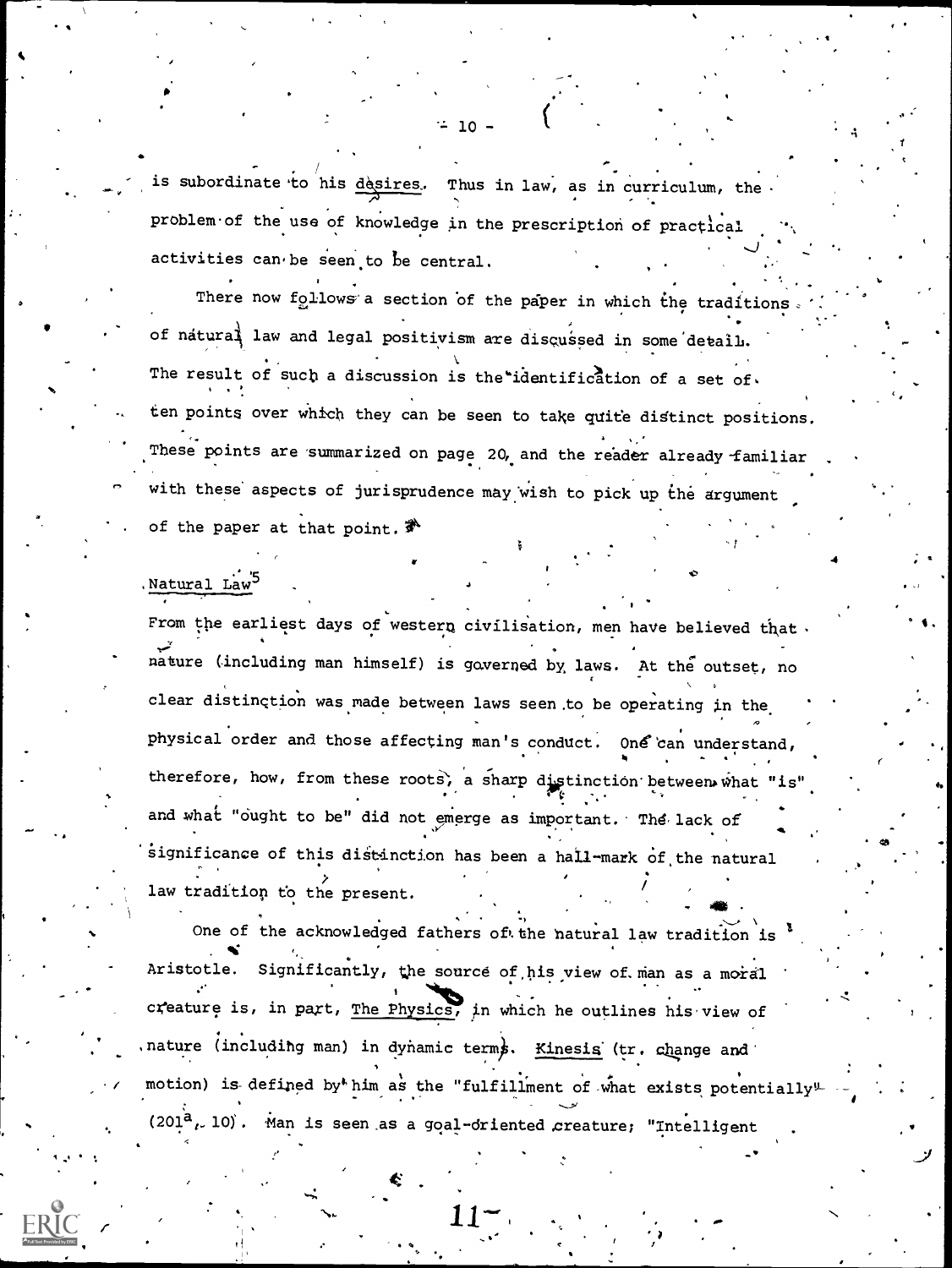action is for the sake of an end" (199<sup>8</sup>, 12). The idea of man's being oriented toward goals implies a distinction between ends and means, a distinction which has been central to the natural law tradition ever . since. It strongly influenced the writings of later exponents of the. tradition, particularly Aquinas.

 $11 -$ 

If Aristotle is seen as an origin of the tradition, equally important to its development were the stoic philosophers that followed him. Their contribution were the ideas of the universality of human nature (and therefore of natural law) and of the necessary brotherhood of man. From the first of these ideas came the distinction between. local laws (of the city-state) and universal laws, held to be valid for all mankind. The latter were regarded as the products of reason alone, and therefore as superior to local city laws. The idea of the universal law was, in fact, realised in concrete form in the Roman empire. Cicero clearly expresses the belief.

True law is right reason in agreement with Nature, it is of. universal application, unchanging and everlasting, it summons to duty by its commands, and averts from wrong-doing by its prohibitions. And it does not lay its commands or prohibitions upon good men in vain, though neither have any effect on the wicked. It is a sin to try to alter this law, nor is it. allowable to attempt to repeal any part of it, and it is impossible to abolish it entirely. We cannot be freed from its obligations by Sender ox People, and we need not look outside ourselves for a rexpounder or interpreter of it. And there will not be different laws at Rome and at Athens or. different laws now and in the future, but one eternal and unchangeable law will be valid for all nations and for all times, and there will be one master and one ruler, that is, God; over us all, for He is the author of this law, its promul-.gator, and its enforcing judge. [De Republica, III, xxii, 33] This paragraph contains several of the features of the tradition that

will be discussed later. At this point, the emphasis on universality and rationality can be noted. These were the heritage of the Stoic

12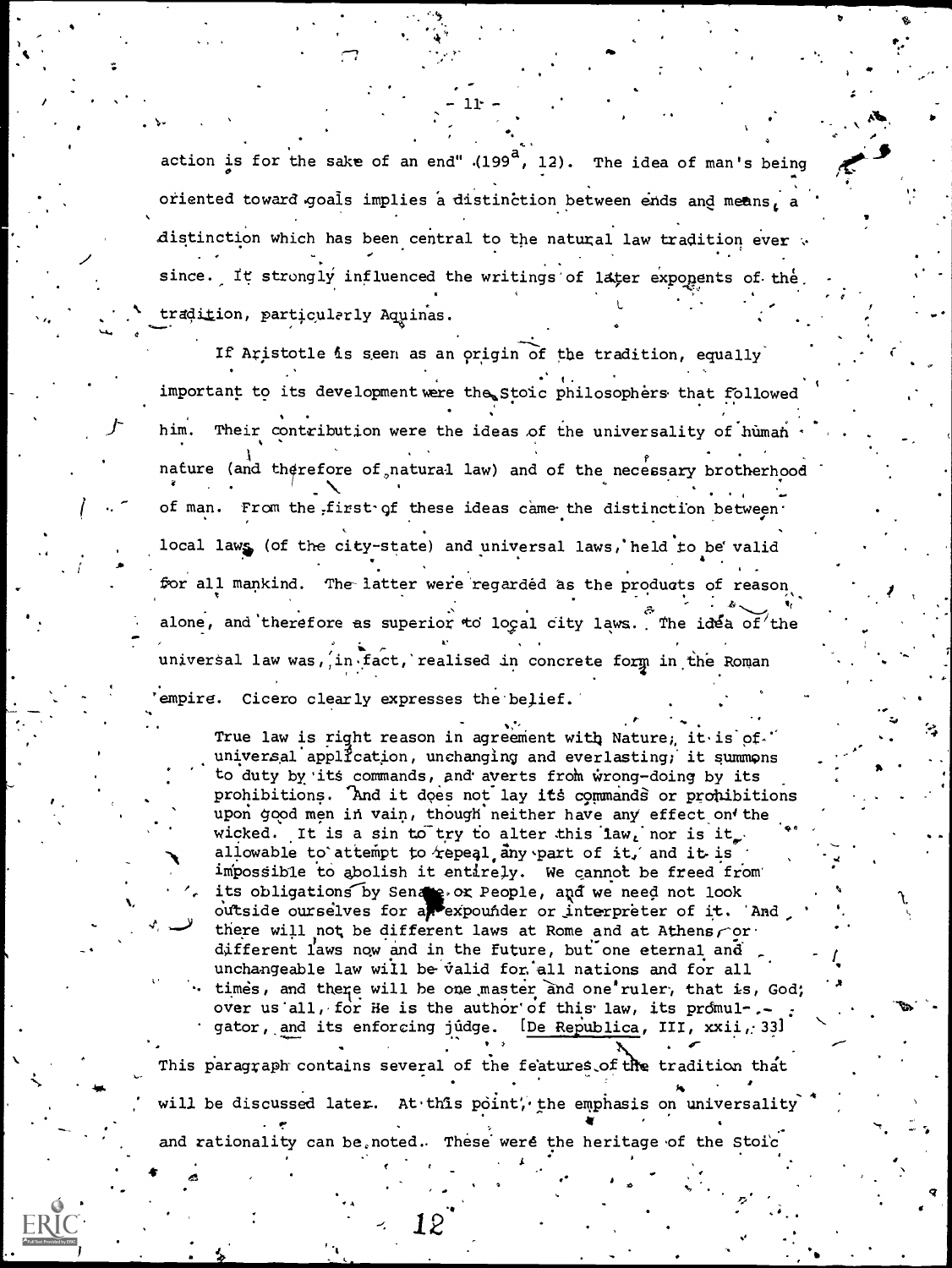philosophers and 'are still present in the. tradition to some degree. Reference is also made in this paragraph to the divine "master and, ruler" who authorizes the natural law.  $\cdot$ Much is to be made of this by the positivists, centuriss  $1$ ater. The second idea derived, from the Stoics withat of the brotherhood of man and thus, by a small extension, the idea of natural rights. Hinted at by the talk of universality,  $\bullet$  +  $\bullet$ it is presented explicitly by Cicero elsewhere:

No single thing is so like another, so exactly its counterpart, as all of us are to one another.  $\ldots$  and so, however we may define man, a single definition will apply to us all. . [De Legibus, I, x; 29)

-

Rj

 $\sqrt{f(x)}$ 

Thus the idea is set forth that, in avery fundamental sense, men are to be regarded as equal in the eyes of the law. This idea has been of immense significance in the revolutionary ideals of the eighteenth century, particularly in France and in-the United States of America. For the first conserent statement of the theory of natural law, .13 as such, one must look to Thomas Aquinas. He defined law as "ordinances of reason for the common good" (Golding 1975, p. 30). This definition encapsulates several of the key features that have already been identified. It also reemphasizes the cornerstone of the tradition that the validity of laws is derived from their grounding on reason. This emphasis on the role of the intellect (as distinct from the will) . . is crucial to the appreciation of the distinction made here between the traditions of natural law and legal positivism. Lawmaking, according to the former, is a purposive activity in which laws are issued to enable persons to attain desirable ends.<sup>\*</sup>

1 . Two significant points follow from this conceptualization of the lawmaking enterprise. First, it is reasonable to expect local variations in laws as they apply to varying social, economic, and historical circum-

 $\boldsymbol{r}$  .

 $12$ 

1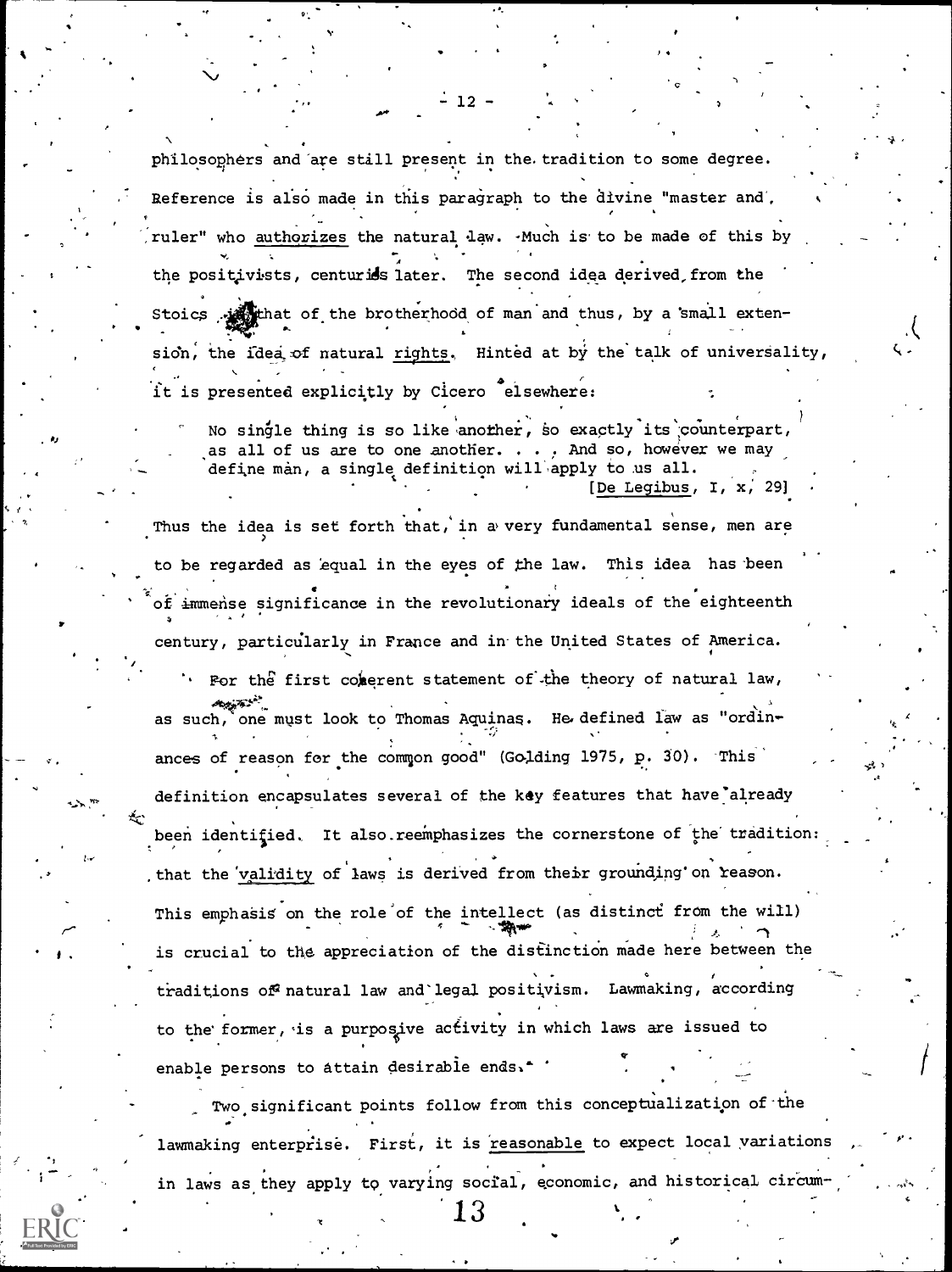stances. The theory of natural law does not prescribe a rigid, monotithic, set of legal regulations to be applied in an invariant way throughout time and place. It is the ends of mankind which are held to be natural and thus invariant; the locally agreed-upon policies and requlations to assist in men's attainment of those ends will surely vary as the men themselves and their circumstances vary. Such reasoning is seen as being the obligation of the lawmaker. But the object of the law--the "common good"--is beyond argument:

 $-13$ 

The second point follows from the first. Not only is reason to be used in selecting the most appropriate means for the attainment of the ends, reason is also required in the common search for the nature of the desirable ends for man. This claim is clearly more controversial'than the first, and it has undergone much modification and qualification over the years. Aquinas developed the Aristotelian notion of the "common good" by arguing the necessity of social cooperation and thus (logically) for the need for prohibitions against murder, theft, rape, and other "ant -social acts" He, unlike his pre-Socratic forbears, distinguished between natural law, in the sense. used here, and laws of nature, of the type generated by scientists in generalizing from their observations. He insisted, however, on a close connection between natural law--what men ought to do--and human nature--the way men are. It follows, then, that one may better determine what the content of the law should be by developing one's understanding of the nature of man.

From Aquinas, the orthodox Catholic theologian, the movement of the tradition has been one of increasing secularisation. 'Hugo Grotius. ( a Dutchman of the early seventeenth century and considered by many to be the founder of modern natural law theory) made the significant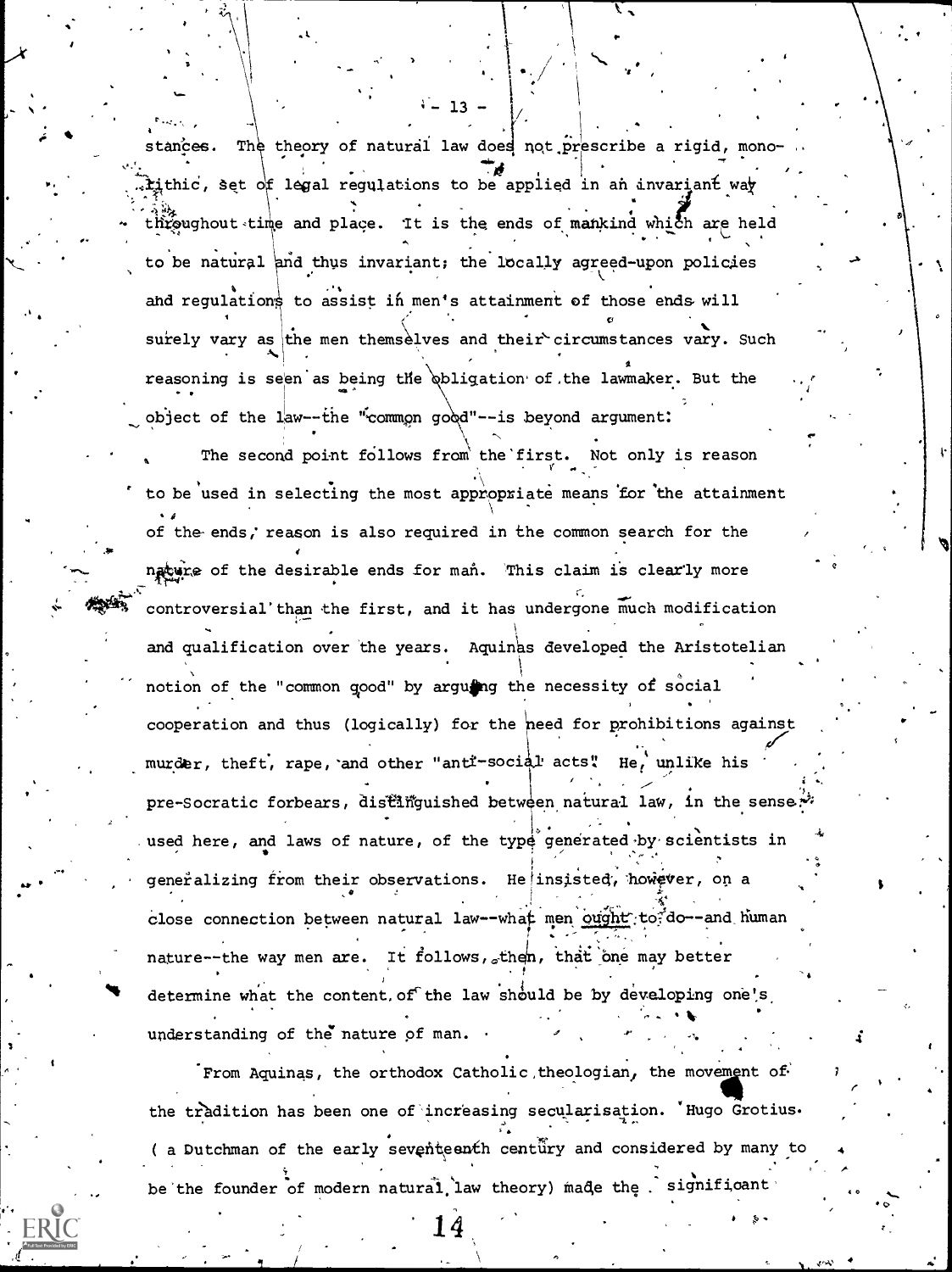statement that natural law would retain its validity even if God did not exist (d'Entreves 1970, p. 71). This statement, a remarkable one for 1625, marked the beginning of the break in the hitherto necessary link between law and theology. It provided a clear moye away from the dependence of natural law on divine fiat and towards a reliance on man's intuitive reason. This move reached a climax in statements

such as the Declaration of Independence.

We hold these truths to be self-evident, that all men are created equal, that they are endowed by the Creator wath certain unalienable Rights, that among these are Life, Liberty and the pursuit of Happiness.

The law that grew from such words was a secular law, based on reason. To be sure, the existence of God is not brought into question by the Declaration, but the "truths" are not handed down by Him; they are the product of man's unaided reason. The Declaration could survive the "death of God." Indeed, some would say that it has already done'so.

From the pinnacle reached in the eighteenth century and represented by the French and American revolutions, the tradition of natural law has been in decline. The objections raised by the legal. positivists. (to be examined here presently) proved to be devastating in their effects.. In recent years, however, there has been a marked resurgence of interest and belief in the tradition. This has resulted, in part, from the now demonstrated inadequacies of the positivist position, which will become clear in the following section.

-Modern natural law theorists hold variously to a broad range of beliefs. d'Entreves, himself a natural law theorist has identified three groups, each of which can only be briefly mentioned here. The first group calls itself ontological. It refuses the distinction between."is" and "ought" and claims that there is a fundamental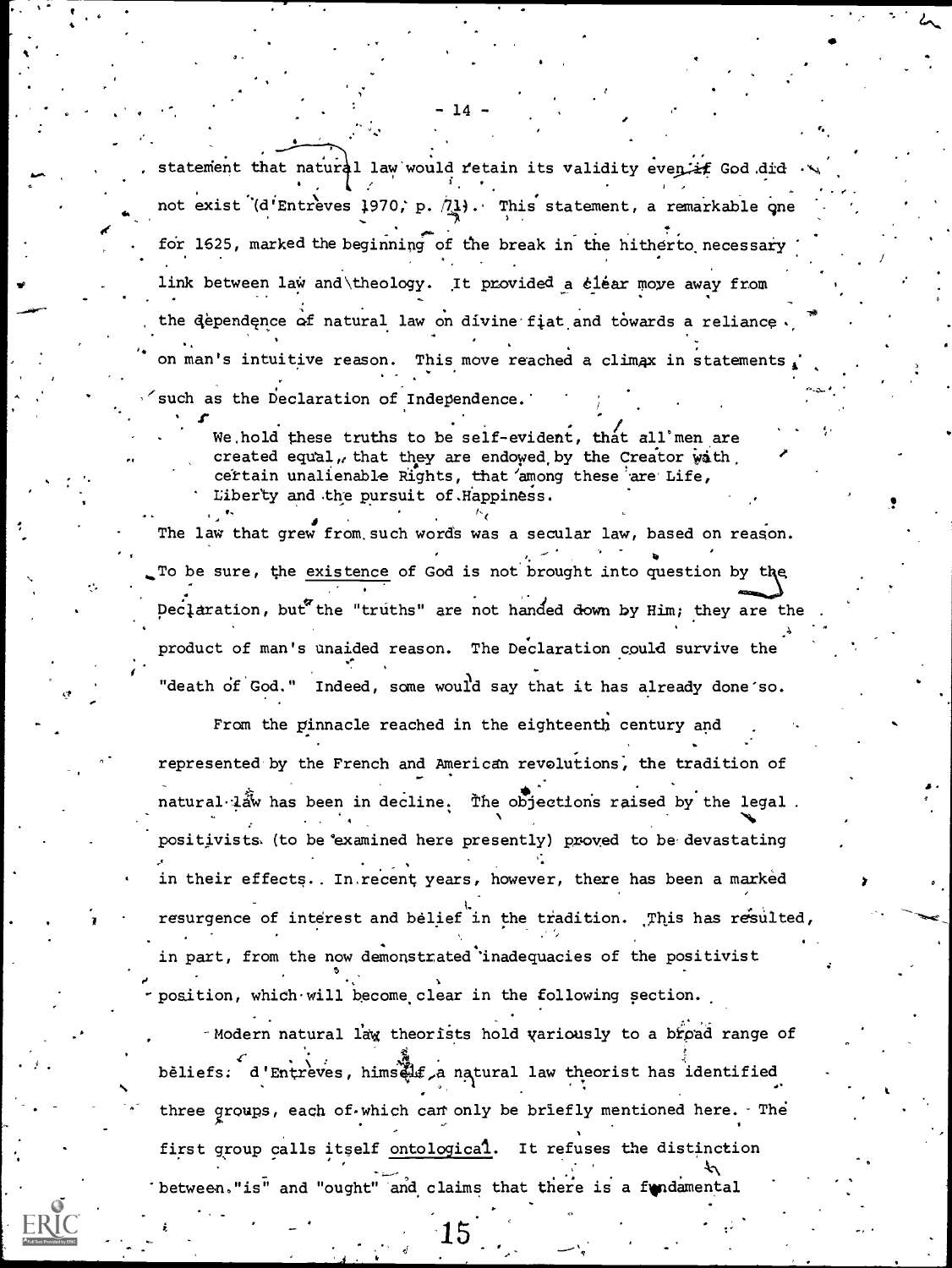"order of reality" in which, moral right is grounded and from which laws must derive their validity. Such a view has been appropriately described  $as'$  "neo-Thomist" (d'Entreves 1970, p. 177). The second group is as modern as the first is ancient; it is called technological. This group maintains that there are criteria by which valid law can both be determined and evaluated. It thus emphasizes a "process" approach in which the procedures including the criteria for evaluation are rationally determinable while the content or substance of the law may not be. The third group, .. . , d'Entrèves calls deontological; it asserts "that there are certain ,principles or values related to law, and that these principles are relevant to its existence" (p. 178). This means that if a legal<sup>-</sup>system can be said to exist at all, then it must embody a minimum content established by these principles.

We are now in a position to summarise the basic principles of the natural law tradition. It should be noted that the summary (see Table 1 on page 20) includes statements that have been shown here to be associated with the tradition,at some time. It is not implied that every adherent of the tradition would have accepted each and every statement. The ten statements, taken together, are intended to be a fair representatipn of the 'tradition, however.

#### Legal Positivism

The beliefs associated with the natural law tradition, although . ' popular in Europe and the U.S., were never entirely accepted in England. Ideas concerning the universal "rights of man", for example, had to a large extent already been enshrined in English common law and the need for a statement of such rights was never seen as being necess- $\ddot{\phantom{0}}$ ary. It is therefore not surprising that'the challange to natural law

 $\boldsymbol{\rho}$  .

 $15 -$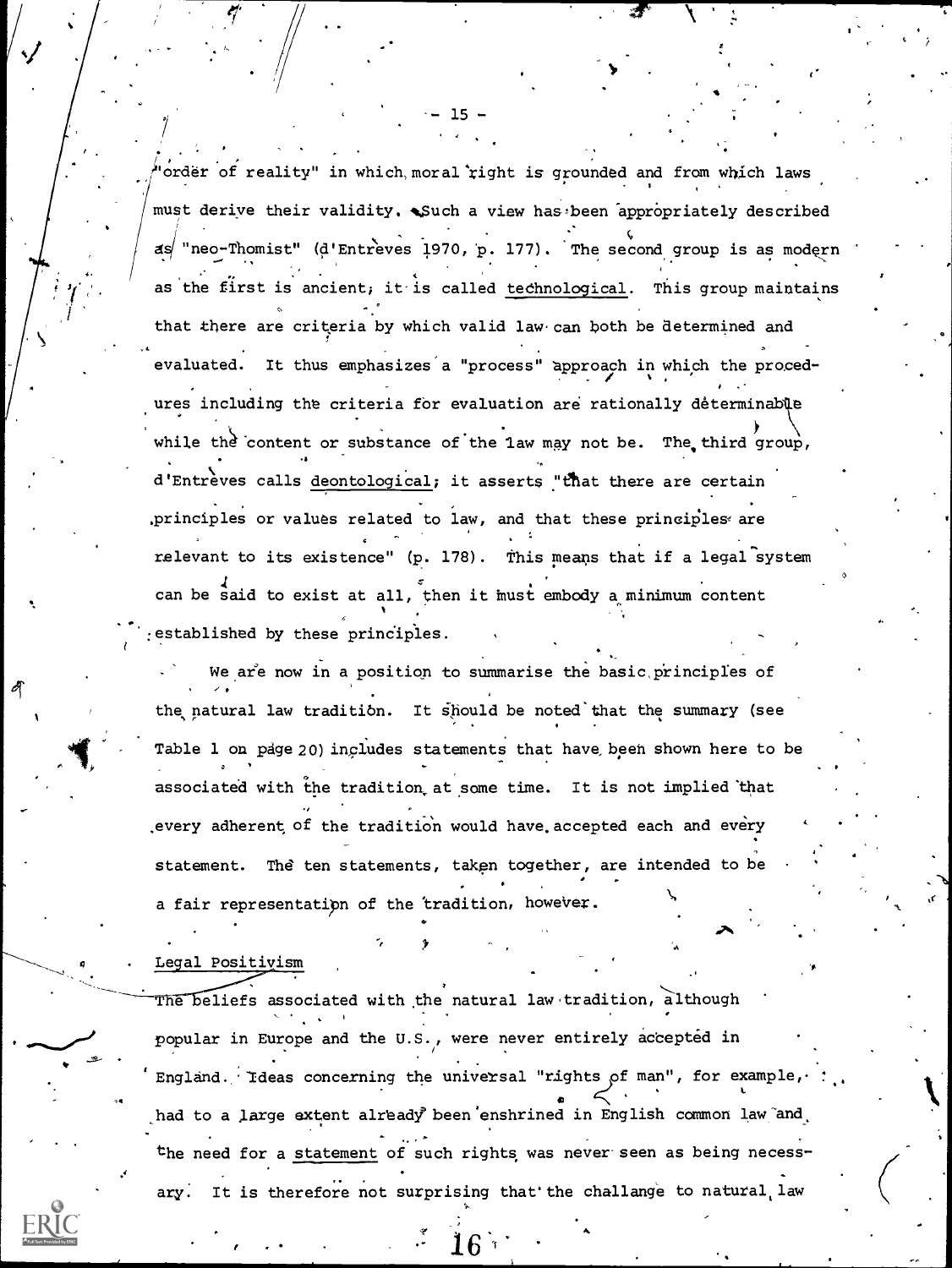came from England. Nor, given the intellectual climate of the late eighteenth and early nineteenth centuries in England, is it surprising that the form that the challange took was a movement to put law onto a 'more empirical basis it was part of a broader movement led by such men as John Locke, Jeremy Bentham, and David Hume to reorient the philosophy of the day to fit with the flourishing new physical sciences. - Hume's contribution to the issues of concern here was the insistence on a clear distinction between normative propositions, such as moral injunctions? and factual statements, which were open to empirical verification. The former, he pointed out, could not logically be derived from the latter; to do so was to commit' the "naturalistic fallacy." Such a statement presented a clear and open challange to the doctrines of the natural law tradition. The gulf that began to open between them remained a wide one for 150 years, and it is only recently--since the shortcomings of legal positivism have emerged--that the possibility of a reconciliation has appeared possible.

The first clear statement of the legal-positivist position was written by John Austin, an English jurist, in 1832. He defined laws as "commands of the sovereign," as distinct from the natural lawdefinition of "reasonable means for the attainment of desirable ends." Several points of interest follow from such a redefinition. First, lawmaking is seen less as a rational process and more as a willful or voluntary one.<sup>b</sup> Such a view is reminiscent of the definition (attributed to Justinian) which is encapsulated in the words: "What pleases the Prince has the force of law" (Golding 1975, p. 25). Second, the authority of the law is seen to derive, not from its reasonableness, but from its power to coerce. Yet another definition (also Austin's)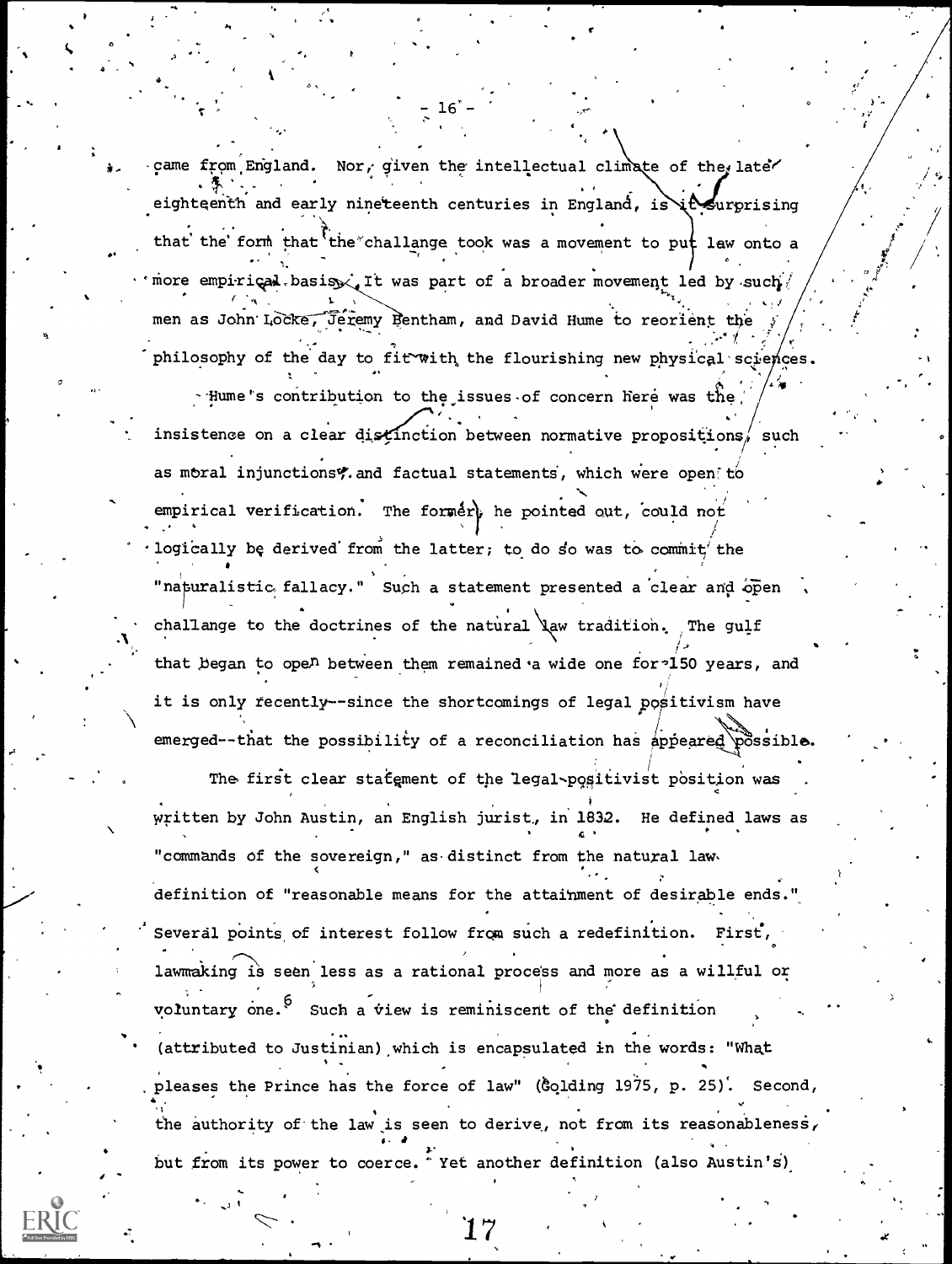sees laws as "orders backed by threats." (For more discussion of this view, see Hart 1962, pp. 18 - 25.)

 $17 -$ 

In denying the connection between "is" and "ought" and between the legal realm and the moral one, the positivists were obliged to find answers to some of the questions which the natural law tradition dealt with by blurring these distinctions. Such questions include: How ought one to make laws? Is there any necessary minimum content to haw? What kinds of criteria exist for the evaluation of the law? What factors can properly influence laws and lawmaking?. Is there such a thing as moral knowledge? What view of man is implied by the positivist position? In addressing such questions as these from the perspective of the legal positivist tradition as it has appeared over the last two hundred years, we can complete a set of statements which can represent the tradition, as we have done for the natural law tradition. Accordingly, the following discussion of legal positivism concentrates less on a systematic study of the tradition as it has unfolded in the writings of its proponents, and more on the ways in which the tradition as a whole responds to the natural law tradition, as that is represented here. The exposition thus concentrates on areas 'of conceptual conflict.

The issue of the existence of moral knowledge--can one know what is right?--lies at the heart of the division between the two traditions As we have seen, proponents of natural law have affirmed, though in differing ways, their belief in the existence of moral knowledge. One can, at least in principle, know what is right. The positivists, by contrast, deny such a possibility, though again the denial takes various In one extreme form of the tradition, the labels "right" and forms. "wrong" are dismissed as mere expressions of emotion. A. J. Ayer, one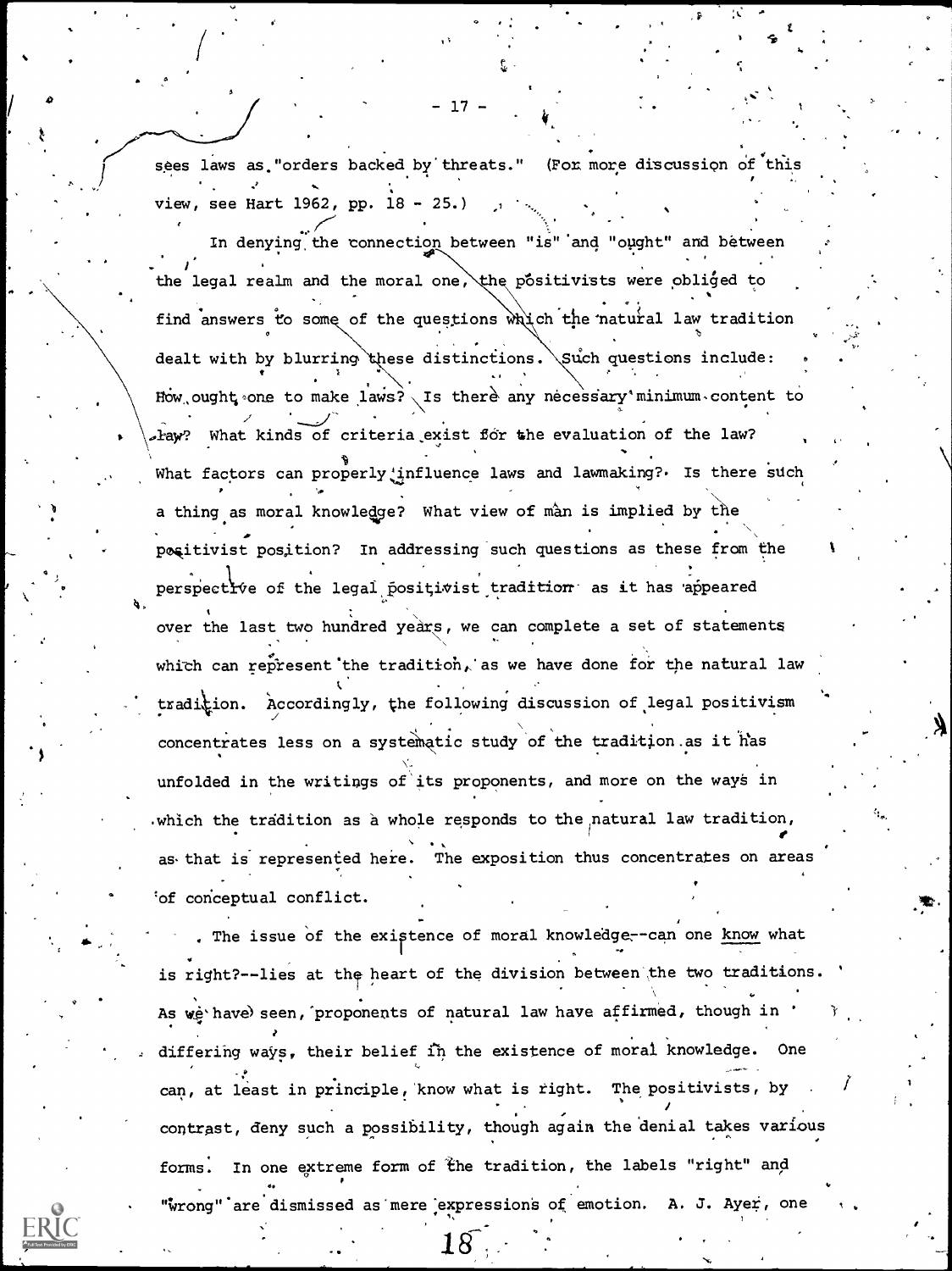who holds such a view, writes: "in saying that a certain type of action is right or wrong, I am not making any factual statement,, not even a statement about my own state of mind. I am merely expressing certain moral sentiments" (Ayar 1952, p. 107). Other, softer, forms of positivism, while not explicitly denying the existence of good and evil, state that . man cannot know what is right. For our purposes, both come to the same thing; both regard the enterprise of lawmaking in the same way. If . moral truth does not exist or is unknowable, then lawmaking cannot  $\sqrt{a}$   $\frac{1}{2}$   $\frac{1}{2}$   $\frac{1}{2}$   $\frac{1}{2}$   $\frac{1}{2}$   $\frac{1}{2}$   $\frac{1}{2}$   $\frac{1}{2}$   $\frac{1}{2}$   $\frac{1}{2}$   $\frac{1}{2}$   $\frac{1}{2}$   $\frac{1}{2}$   $\frac{1}{2}$   $\frac{1}{2}$   $\frac{1}{2}$   $\frac{1}{2}$   $\frac{1}{2}$   $\frac{1}{2}$   $\frac{1}{2}$   $\frac{1}{2}$   $\frac$ consist of discovering what is right for man, nor of rationally ... determining laws. The process must, rather, be viewed as the exercise of the will of the sovereign, or, in a democracy, of the people. This. view is still valid when that will is embodied in and represented by a constituted legislative body..

> A number of consequences flow from this view; these establish the key differences between legal positivism and the theory of natural law. If lawmaking is seen as the exercise of the sovereign's will, then it follows that such a will will be exercised differently by different sovereigns and differently by the same sovereign at different times. There is no reason to expect any particular uniformity of law to exist, from jurisdictidn to jurisdiction, nor in any given jurisdiction from age to age. What a particular sovereign (or legislature) determines is right for that state at that time, is, by definition, right. Rightness is therefore a relative quality. 'Laws apply to particular 4 - Jan 19 circumstances, and therefore, as circumstances (such as the political climate) change, so will also the laws. There is no necessary minimum content..

Ih-'this view, man is seen, not so much as a rational creature striving toward desirable goals but as a willful one making choices on

19

-18-

 $\sim$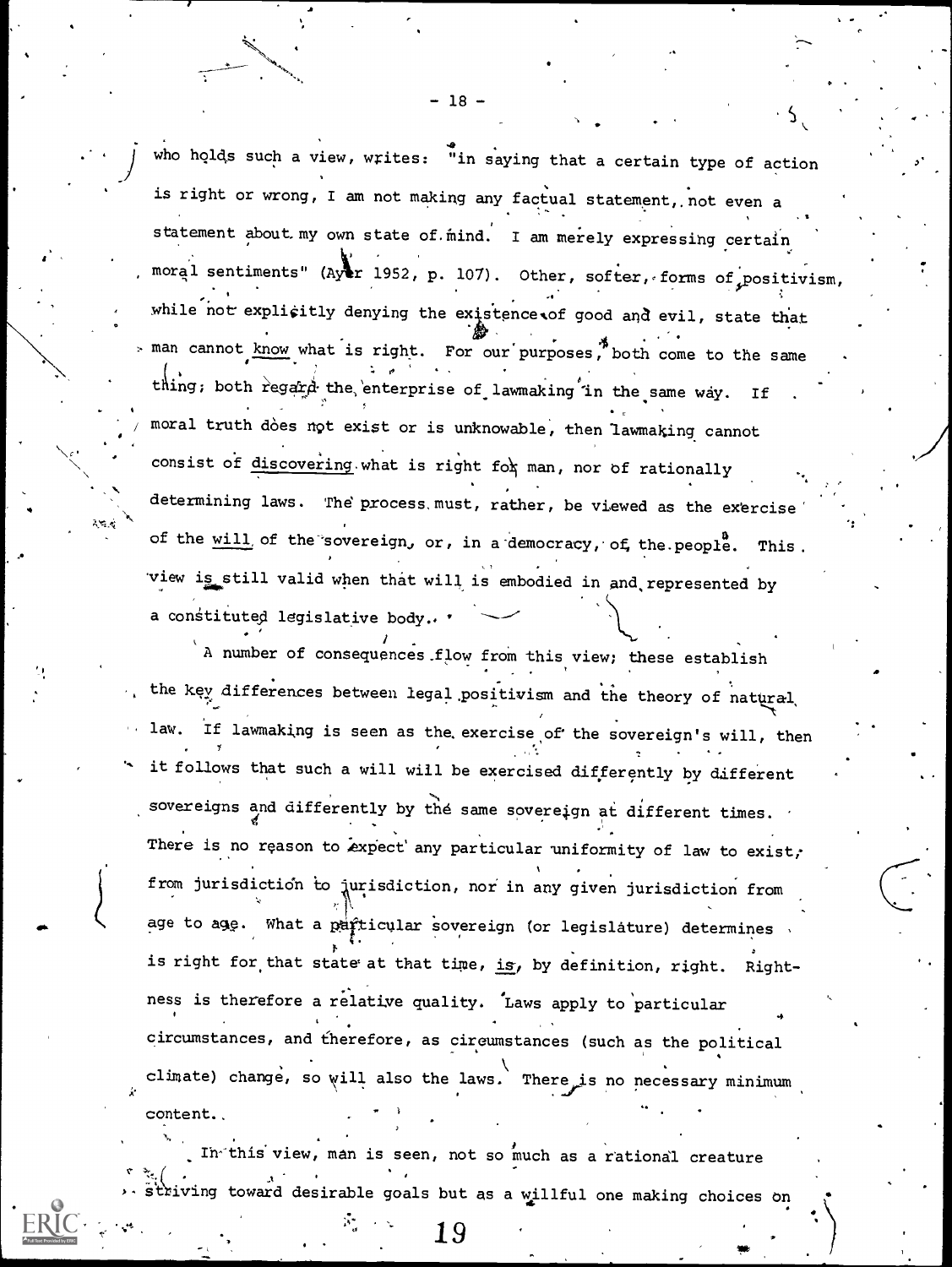the basis of whatever values he happens to hold. Values, to the pósitivist, are not in themselves good or bad. The term is a descriptive one, which is useful in explaining human actions. Different actions can be explained in terms of the different values held by the actors involved. In this way, no moral judgement is suggested. . The "rightness" of a choice or decision is either a "non-issue" or else is calculated on the basis of some empirical criterion.

As has been seen, the legal positivist cannot evaluate laws by the use of moral criteria, as would the natural law theorist. Law is, to the positivist, a "closed logical system" and purely 1ggal criteria must be employed for the evaluation of laws. Such criteria might include for example: the degree to which the law represents the consensus view of the people to whom it applies; whether the persons enacting the law were legally competent to do so; 'whether, in practice, the law is "effective"--do people obey it?--and so on. These criteria are internal to the legal process itself; no "higher" criteria are required.

The principles that have been shown to characterize the traditions of natural law and legal positivism and over which they differ are now summarized in Table 1 (see p. 20). In presenting such a summary, some important qualifications should be stressed. First, this has not been an attempt to analyze exhaustively all the views of all legal theorists with respect to the issue of law and morality, but only those that are regarded by jurists to represent the main historical traditions of . jurisprudence. Second, this has been an analysis of these traditions simply as they concern the one issue, albeit a central one. Third and most important, this has been an attempt to relate the ideas represented by the two traditions, not to categorize their authors. In

 $20<sup>°</sup>$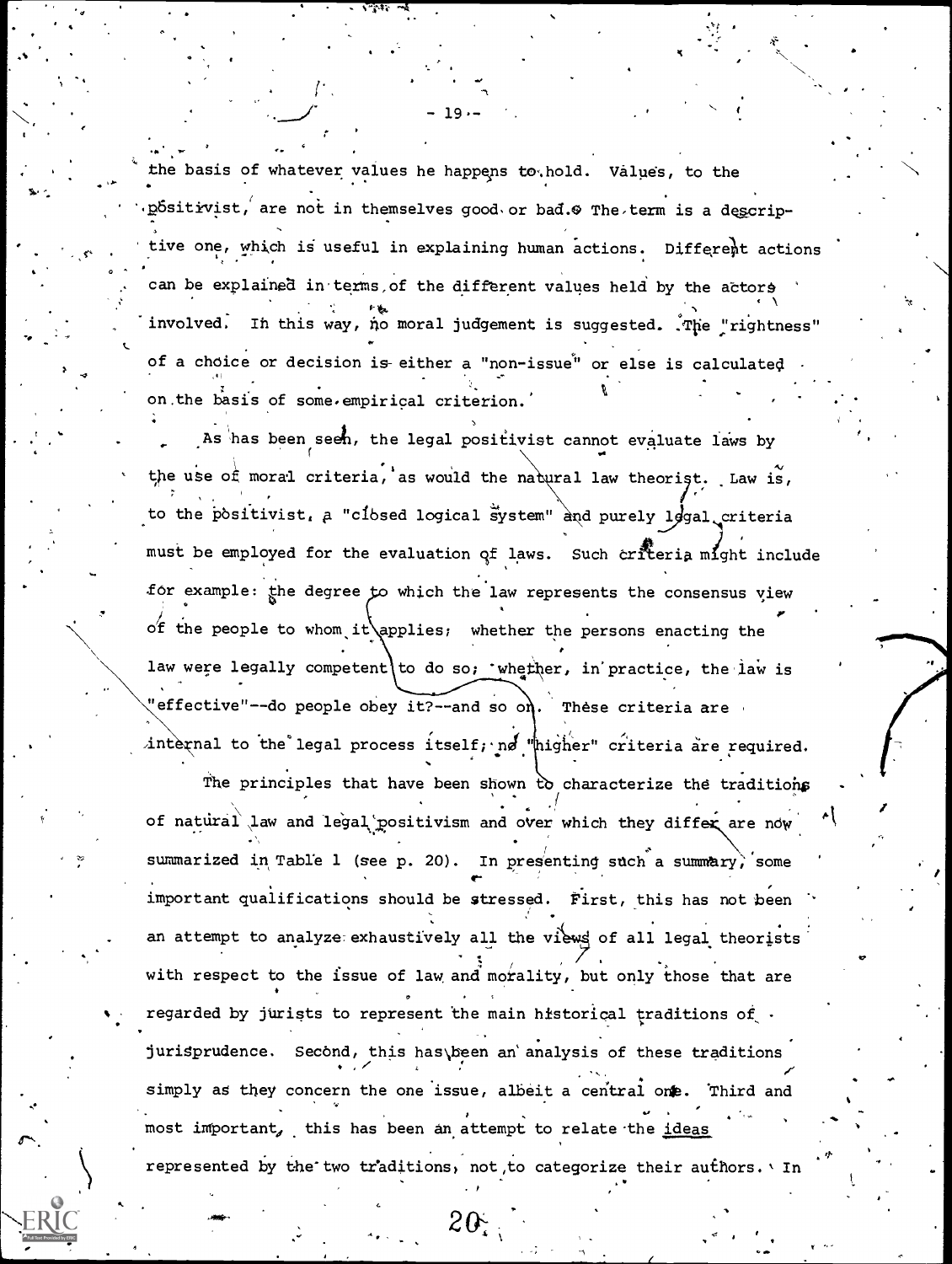|    | Natural Law                                                                                    | Legal Positiviem                                                                          |
|----|------------------------------------------------------------------------------------------------|-------------------------------------------------------------------------------------------|
|    | There is a necessary connection<br>between law and morality.                                   | .There is no necessary connection<br>between law and morality.                            |
| 2. | The distinction between what is<br>and what ought to be is highly'<br>overrated in importance. | The logical distinction between<br>what is and what ought to be is<br>an important one.   |
|    | 3. There is an intuitively know-<br>able moral truth.                                          | There is no (knowable) moral<br>truth.                                                    |
|    | 4. Means and ends are distinct and<br>must be attended to separately.                          | Means and ends are mutually<br>determining and must therefore<br>be attended to together. |
|    | 5. Natural law is universally<br>applicable.                                                   | Laws are applicable only to<br>specific situations.                                       |
| 6. | Lawmaking is an act of the mind<br>rather than the will.                                       | Lawmaking is an act of the will<br>. rather than the mind.                                |
| 7. | The authority of the law derives<br>from its reasonableness.                                   | The authority of the law derives<br>from its power to coerce.                             |
| 8. | The law should change in the<br>light of new knowledge.                                        | The law should change in the<br>light of new desires.                                     |
|    | There are rational criteria for<br>the evaluation of laws.                                     | There are no extra-legal criteria<br>for the evaluation of laws.                          |
|    | 10. The existence of a legal system<br>requires a certain minimum<br>content.                  | There is no necessary minimum<br>content of a legal system.                               |
|    | ÷.                                                                                             |                                                                                           |
|    |                                                                                                |                                                                                           |
|    | the course of analysis, two positions only have been sketched froma spec-                      |                                                                                           |
|    | trum of possible ones concerning the issue in question. These two positions                    |                                                                                           |
|    | can, however, orient the reader to the conceptual differences involved in                      |                                                                                           |
|    |                                                                                                | the field of jurisprudence. It will be argued, in the remaining portion                   |

<

Table 1 / Points of Difference Between ions in Law  $m_{\nu}$  $ab +$ 

 $\mathbf{Z}$ 

in the field of curriculum theory.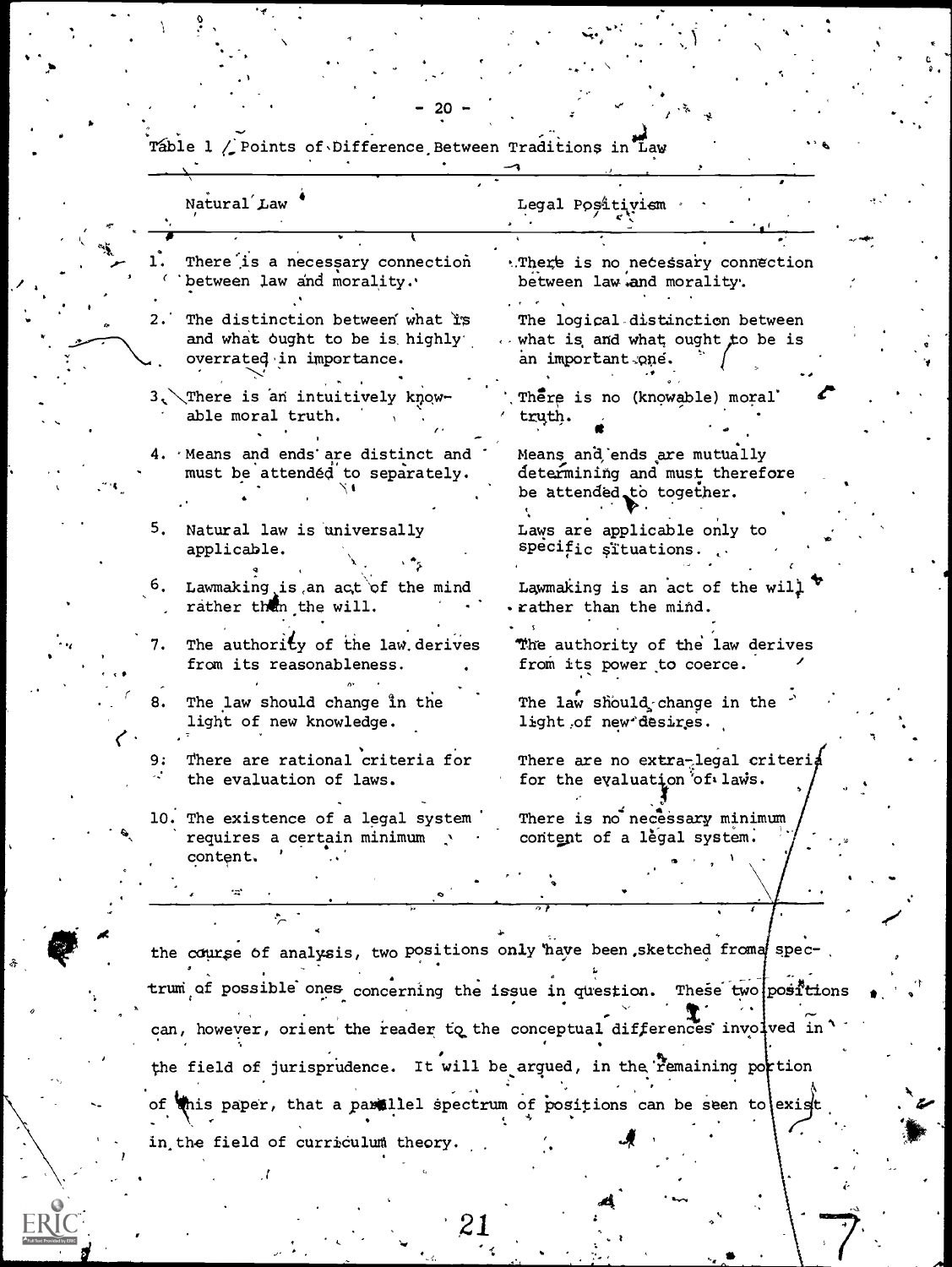# CONCEPTIONS OF CURRICULUM DEVELOPMENT

III

It is the central claim of this paper that the contrast seen to exist in law--between natural law and legal positivism--can provide a conceptual basis for interpreting the source of many of the disputes in the field of curriculum theory. The same qualifications apply here as have just been made concerning the analysis of theories of law; they need not therefore be repeated. Furthermore, the labels (adapted from law), "naturalistic" and 'positivistic" have the potential to be misleading. Reference will therefore be made to two ways in which the process of curriculum development may be conceived, as a rational process and as a political process. It is intended that these two conceptions be regarded as conceptually parallel to the two traditions of legal theory that have been discussed.

Curriculum Development: A Rational Process

The process of curriculum development is conceived in more or less rational terms by the majority of writers on this subject. This is hardly surprising when one considers the positions and backgrounds of most curriculum theorists. Theorists in curriculum typically hold academic posts at universities, have been schooled in the natural and social sciences, and are rooted in an American culture, which has, until very recently, placed an almost unbounded faith in the potential of science and technology to solve the proviems of mankind. 8 The early impact that this faith in science had on the field of

curriculum has been subjected to a timely and critical review by Decker Walker (1975). He describes how it found its origin in the work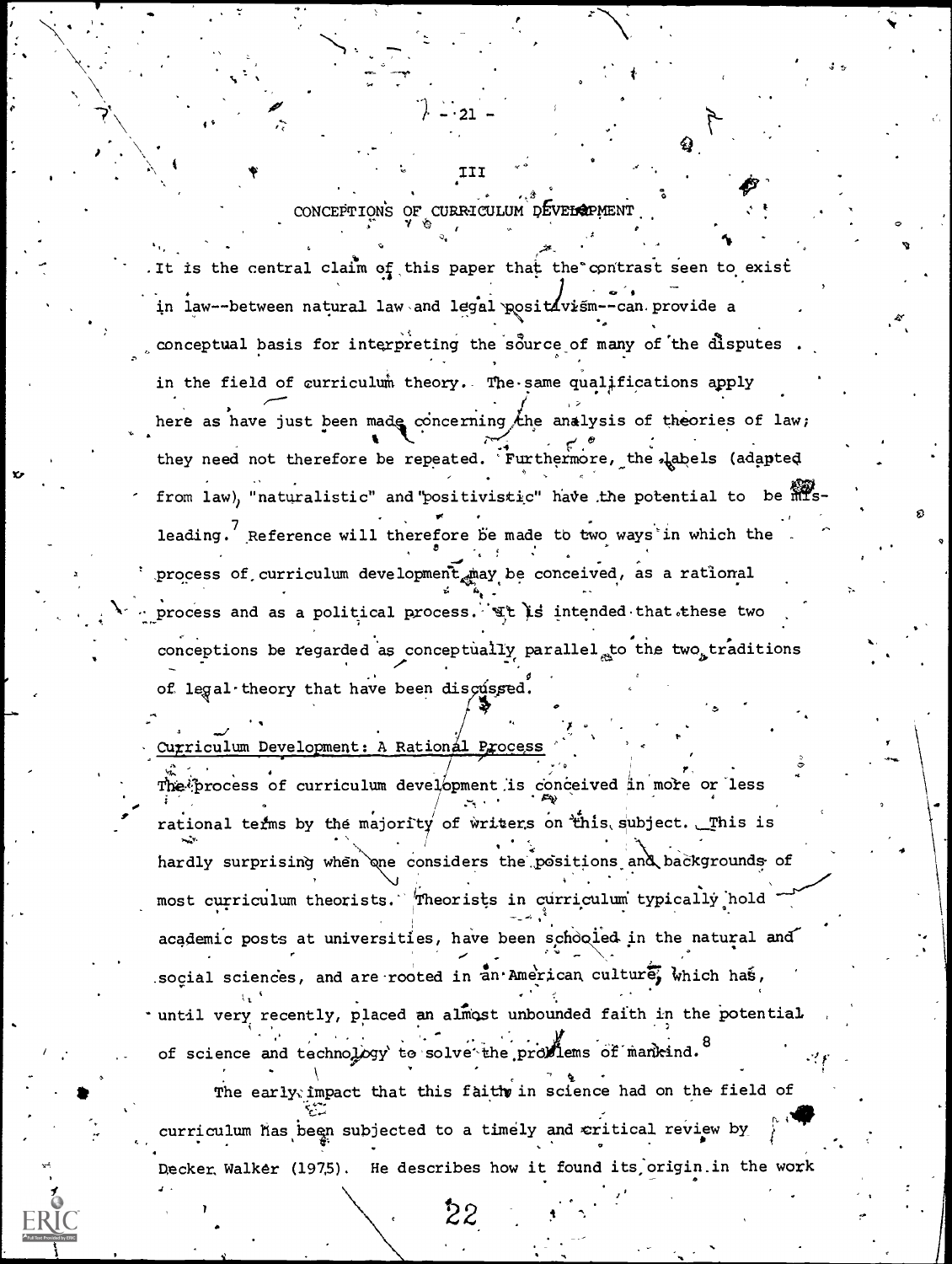of men such as Bobbitt, Charters, and other leaders of the field some sixty years ago. Their hope, articulated in the pages of the Twentyan an an an a 's contract of the state of the state of the state of the state of the state of the state of the state of the state of the state of the state of the state of the state of the state of the state of the state of the state of Sixth Yearbook of the National Society for the Study of Education (1926), was. to see the practice of curriculum-making placed on a more scientific basis. They exhorted the " 'scientific study of the child' for the purpose of discovering, inventing, or Choosing among educational aims and practices" (Walker 1975, p. 11). Thus science was intended to facilitate and justify the making of curricula. It was also expected to provide the means for evaluation. In Walker's words again,. "No matter how exciting or innovative a curriculum might be, or who testified to its worth, its true value could be determined only by scientific measurement of its results" (p. 11). Thus the field of curriculum theory (as an independent enterprise) was born in a spirit of unbridled optimism. .Knowledge could and should be applied to the ,.., problems of school curricula.

 $-22$  -  $1$ 

A

,

 $\mathbf{r}^{\prime}$  and  $\mathbf{r}^{\prime}$ 

. .  $/$  The spirit of optimism never entirely died; it has certainly , . become evident again in recent years. In reviewing the progress of ourriculum theory over the past thirty years, Kliebard has described he 1947 conference; "Toward Improyed Curriculum Theory," (Herrick and Tyler 1950), as a "milestone" which marked the "identification and . 10 fegitimation of an entity called curriculum theory" (Kliebard 1977, ,  $\vec{p}$ . 259). One might add, as a part of that milestone, the publication Andrew Control . .-  $/$  in 1949, of Tyler's monograph, <u>Basic Principles of Curriculum and</u> Instruction; its influence has probably been even more widespread than the conference itself. In this "rationale" for curriculum development, Tyler nails down two of the most important planks in the platform of the rational conception of curriculum development. These are: (1) that curricula in schools ought to be developed in

 $23<sup>1</sup>$ 

.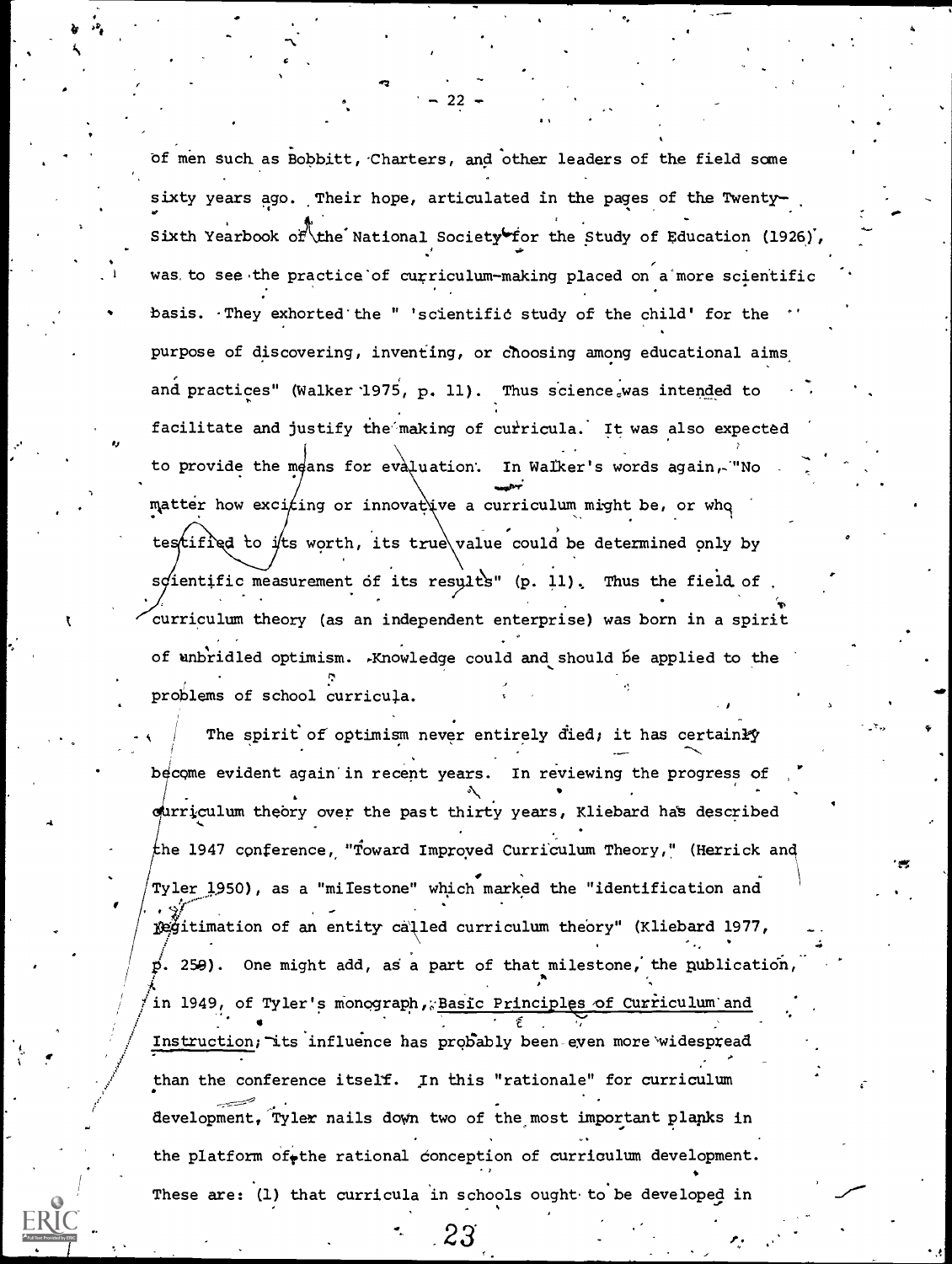a systematic way, i.e., by first identifying the ends to be attained, and then proceeding to select the most appropriate means for the .  $\qquad \qquad \blacksquare$ attainment of the ends; and (2) that the selection of ends or objectives is improved, even validated, by using knowledge about learners and learning, about the social milieu, and about the nature of the subject  $\nearrow$  . **Victorial Contract** matter of schooling. r di ca

.  $-23 \cdot$ 

These two principles, the one procedural and the other substantive, . not only correspond closely to the principles long espoused by the adherents of natural law (see Table 1); they have also dominated the ngevelopment of curriculum theory in the past thirty. years.

As one might expect, there have been disagreements among theorists, ..in curriculum, both on procedural and substantive isspes. Some authors.  $\mathcal{C}^{\mathcal{A}}$  and  $\mathcal{C}^{\mathcal{A}}$ have proposed variations from the series of questions suggested by e terms and the contract of the contract of the contract of the contract of the contract of the contract of the Tyler (1949, p. 1). Leithwood<sub>e</sub>et al. (1976), for example, prefers a model involving eleven stages, while Novak (1977) promotes the use of a model 4 by Johnson (1967). for the the development of  $a<sub>s</sub>$  "structured series of intended learning outcomes." $9.$  Furthermore, the intensity with which an individual view has been argued "has been variable. Some, including Tyler, have been careful to remind their readers' to relate what is being. advocated to the conventional wisdom of the school concerning local conditions,. Fgr example; on the question of the sequence of the steps in his model, Tyler concludes: The concern of the staff, the problems already identified, the available data are all factors to consider in deciding on the initial point of attack"  $(\vec{p} \cdot 128)$ . This,  $\alpha$  moderate, view may be compared to the more strident tone of Mager  $(1962)$ , who writes: "I cannot emphasize too strongly the point that an instructor will function in a fog of hts own making until he knows just what he wants his students to be able to do at the end of the

> $\bullet$   $\bullet$   $\bullet$   $\bullet$  $24$   $\frac{1}{2}$   $\frac{1}{2}$   $\frac{1}{2}$

フェアード

9

 $\Delta$ .  $\pm$ 

41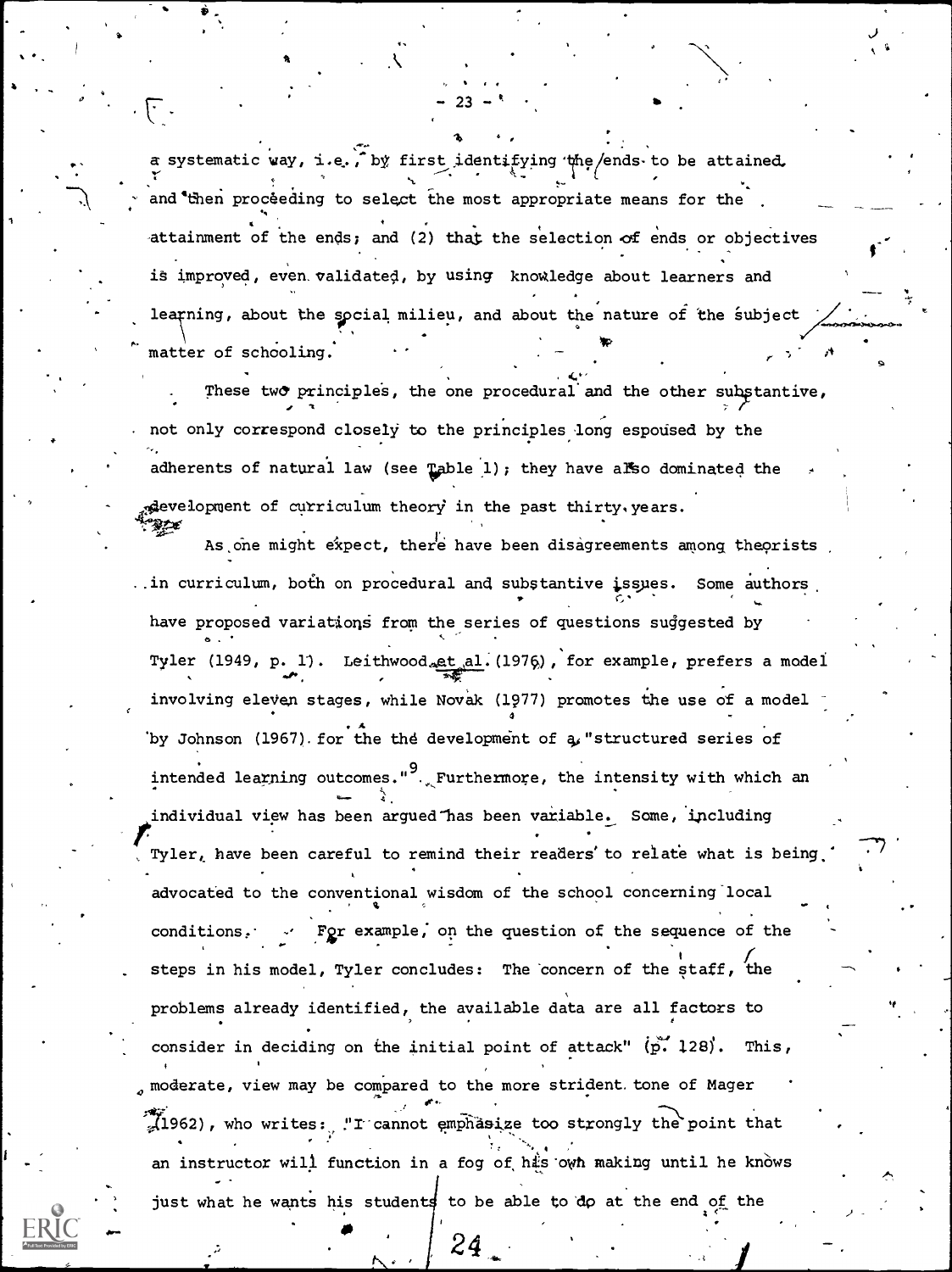instruction" (p. 3). Details of the procedures are thus matters for debate--precisely what questions to ask; what is the best sequence; how important are the procedures themselves--but in all this, the principle that curriculum development is, ideally, a systematic enterprise is not an issue.'

- 24° –

The substance of the curriculum, as might be expected, provides an even richer source of dispute ammor those concerned for the curricula of schools. There is not space here to review all the substantive proposals for curriculum change argued for over the years. Eisner and Vallance (1974) provide an excellent sampling of the range that exists. Four of their "conflicting conceptions" are substantive in nature (the fifth--curriculum as technology--appears to be more procedural). The four substantive conceptions all demonstrate the typical rational argument for a particular curriculum emphasis. Thus we can find that studies of learners, from the perspective of the cognitive psychologist are used to support an argument for "curriculum as the development of cognitive processes," while studies in epistemology and the philosophical analysis of the disciplines are used to promote "curriculum as academic rationalism.".

In all cases of such curriculum argument, the authority of the author is, as we say, a moral one. He is, in Peters's (1959) terms, an authority, as distinct from those who are set in authority (such as a school superintendent. The theorist rests his case on his ability to convince the practitioner rationally, rather than on any power derived from a position he holds. (Few academics, it seems, to coerce eyen aspire to such positions, in any case.) The case itself is characteristically made that schools should do X (some activity) because. it will enable the student to attain Y (some objective) which, in turn,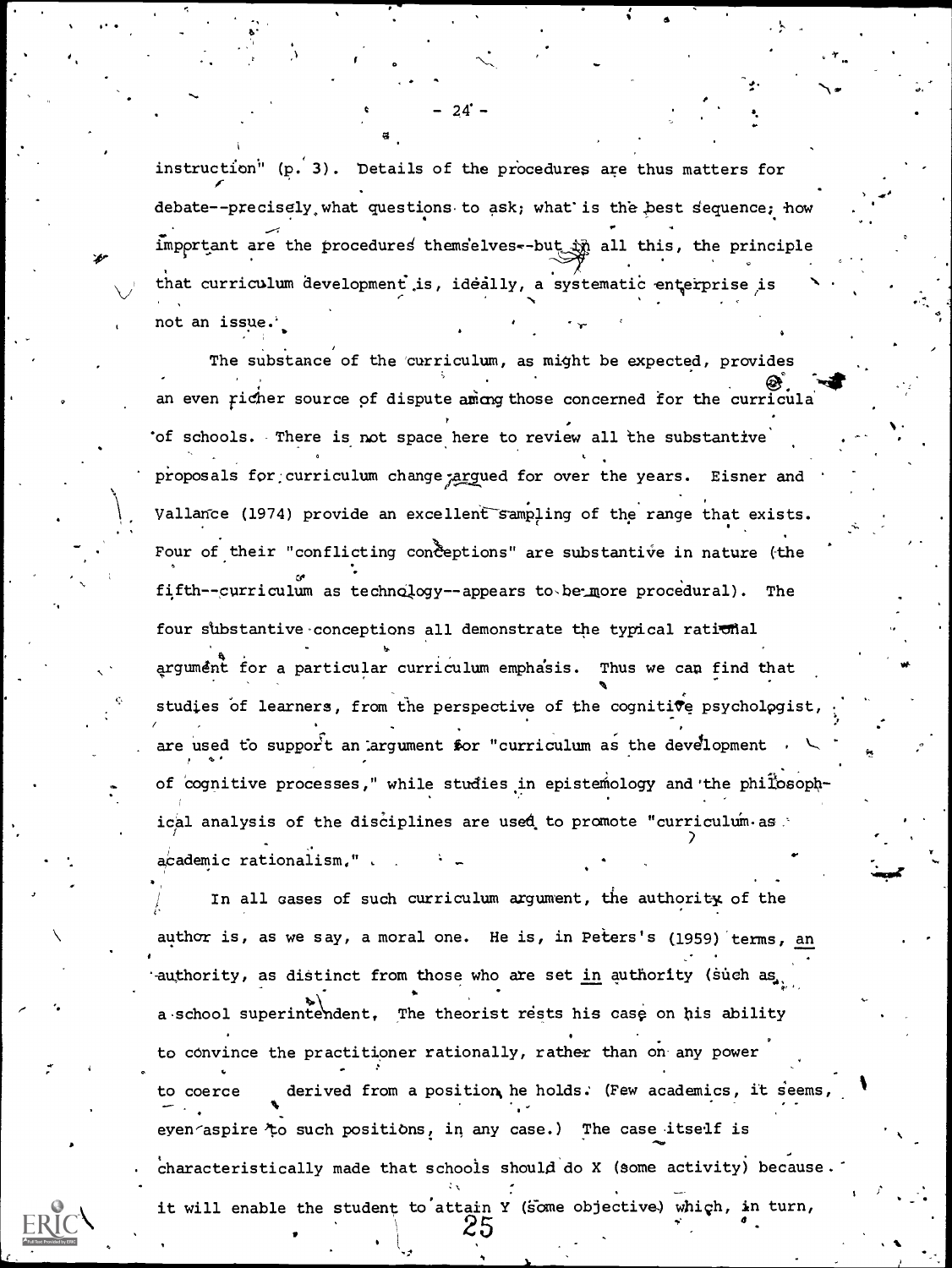is desirable because it can lead to Z (some component of an ideal of the educated man). Once practitioners accept such a piece of reasoning, most of the pressing questions of the curriculum either disappear, or else they are reduced to questions of a technical nature which are amenable (at least, in principle) to solutions from educational research. Choice among activities, for example, is reduced to a question of which is the most "effective". The evaluation of both students and curriculum is a technical problem requiring expertise in measurement alone, and so on. Such a straightforward approach to the solution of the problems of school curricula is, without doubt, the ideal of many of the theorists. of the curriculum field. It is ironic to note that, were the ideal to be realised in practice, the theorist would see the distinction between his moral authority and the legal authority melt away. The responsibility for practice could be a two-edged sword.

## Curriculum Development: A Political Process

The collapsing of the concepts of moral and legal authority is anathema to the legal positivist. No less abhorrent to the curriculum practitioner is the prospect of a rational curriculum theorist being appointed to a position of responsibility in his jurisdiction. This is nothing new for educators, practitioners' mistrust of theorists is legendary and in many cases justified.<sup>10</sup> It is only recently, however that an alternative conception of curriculum development, well grounded in both theory and practice, has begun to emerge which can provide a convincing explanation for such mistruse.

This alternative, called here the political donception, bears the same relationship to the rational conception as does legal positivism to natural law. Its origins are comparable to those of legal positivism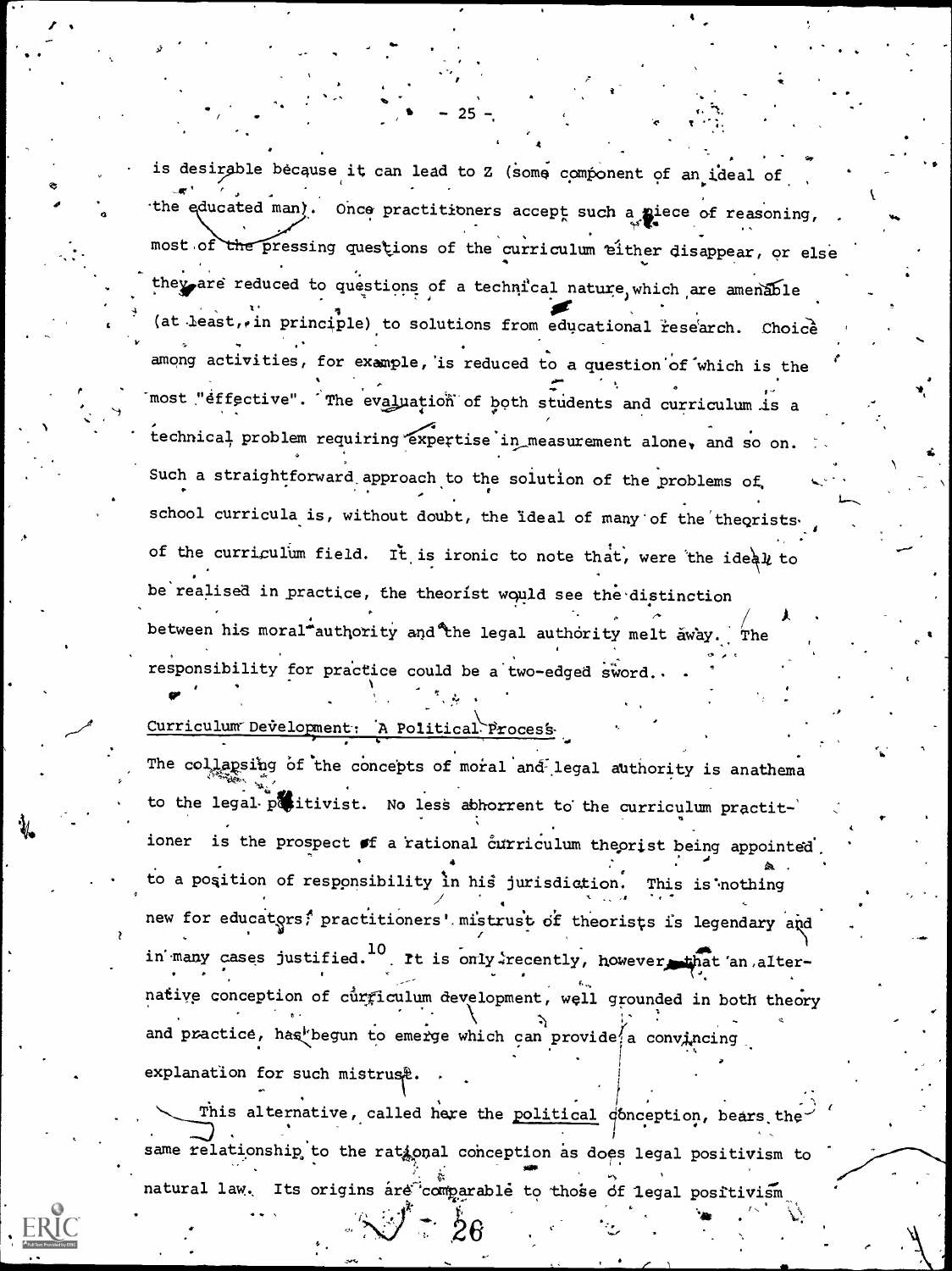in that both arose out of concerns for the states of the respective fields as they embodied the then current rational conceptions. Legal positivism was characterised, earlier in this paper, by featuring those points at which it is at variance with natural law. . It is not possible here to survey systematically all the points of difference between the rational and the political conceptions of curriculum development. Four problem areas, with which the rational conception is unable to deal adequately, must-therefore serve as the basis for 'an outline of the alternative. These are as follows: (a) the problem of the "application" of theoretical knowledge to practical situations; , (b) the problem of the resolution of value conflicts over aims; (c) the problem of the accommodation of the concept of "influences on the curriculum"; (d) the problem of the conceptualization of the processes of curriculum change in practice.

qt.

 $-26 -$ 

A new conception of curriculum development requires a new set of terms for its articulation, and Schwab'S'"language for curriculum"  $\sim$ which he called "The Practical" serves such a purpose (Schwab 1970; 1971; 1973). One of his prime concerns is the field's inappropriate reliance on theory, particularly the theories of the:behavioral sciences. He writes:

Theory, by its very character, does not and cannot take account of all the matters which are crucial to questions of what, who, and how to teach; that is, theories cannot be applied, as prin- $\texttt{right}$ , to the solution of problems concerning what to do with or fcrreal individuals, small groups, or real institutions located in time and space--the subjects and clients of schooling and schools.  $[19.70, pp. 1 - 2]$ 

. The contract of the contract of the contract of the contract of the contract of the contract of the contract of the contract of the contract of the contract of the contract of the contract of the contract of the contrac

, o

.,

Not only is theory inappropriate to the real problems of curriculumy practice, he continues, individual theories are often found to be <sup>I</sup> " . -. .inadequate accounts of the phenomena they seek to  $\texttt{explain.} \sim$ 

27 .... . .

.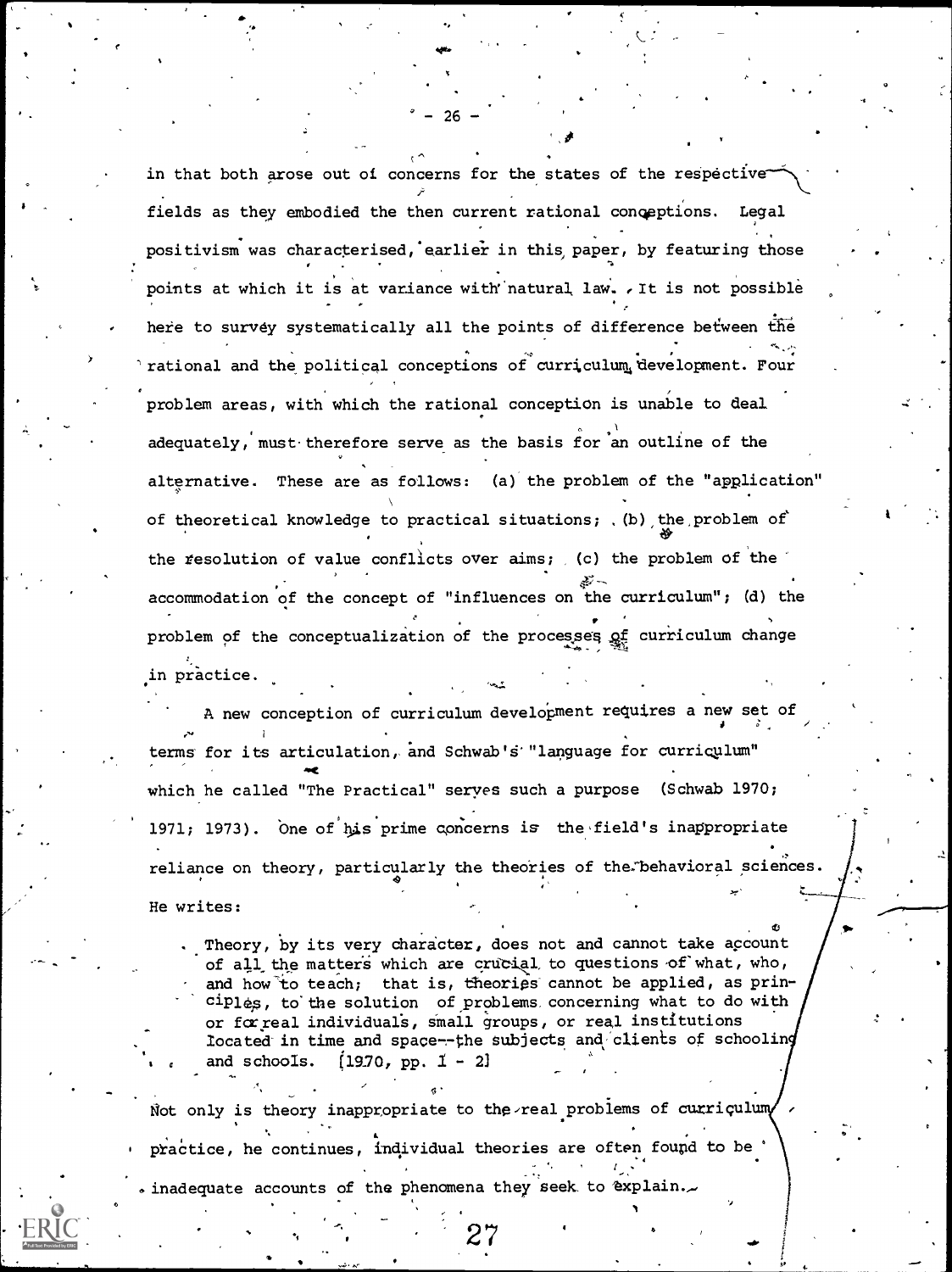Given this a diagnosis of the ills of the field, even the improvement of theory--the characteristic response of the rationalist-can. be seen to be inadequate. Schwab therefore directs the field to 404 C attend to "the pradtical, the quasi-practical, and the eclectic" (p. 2). One consequence of such a reorientation is that the determination of  $\cdot$ . ., and the set of  $\mathcal{A}$ the curriculum for a given school situation is seen less as a theoretical . r ,' ... inquiry than a practical deliberation. Such deliberation, writes Schwab, "must weigh alternatives and the costs and consequences against one another, and choose, not the right alternative, for there is no such . **II** and the second contract of the second contract of the second contract of the second contract of the second contract of the second contract of the second contract of the second contract of the second contract of the se thing, but the best one" (p. 36). This is language radically at odds with that of the rational conception. It is the language of the political arena, of the  $\sigma$ lash of personalities and of values, of the setting of ' policies, and Of the pressure of influences. It is, 'Schwab claims, a language for curricultim. o

 $-27$ 

 $\bullet$ .  $\bullet$ 

 $\frac{1}{2}$ 

 $\mathbf{1}$   $\mathbf{1}$ 

Schwab's language is rooted in Aristotle, and it is to Aristotle that one must look to see the clear identification of curriculum as a . political enterprise. . He describes politics as "the master  $arct$ .  $\frac{1}{16}$ . for it is this that ordains which of the sciences should be studied in a state, and which each class of citizens should learn and up to what point, they should learn them" (1094<sup>a</sup>, 28 - 1094<sup>b</sup>, 3). It is, interesting, also, to note that the words with which this paper begins are from. The Politics. Curriculum is regarded by Aristotle, it would appear, as the paradigmatic case of a political enterprise.

o Such a conception is entirely consistent with modern ideas about  $\overline{\phantom{a}}$ politics. David Easton's (1953) definition of politics is frequently , the contract of the contract of  $\mathcal{A}$  , the contract of the contract of  $\mathcal{A}$  , the contract of the contract of the contract of the contract of the contract of the contract of the contract of the contract of the c cited today by political scientists; he calls it "the authoritative allocation of values for a society. The need to allocate values

28

 $11 - 11$ /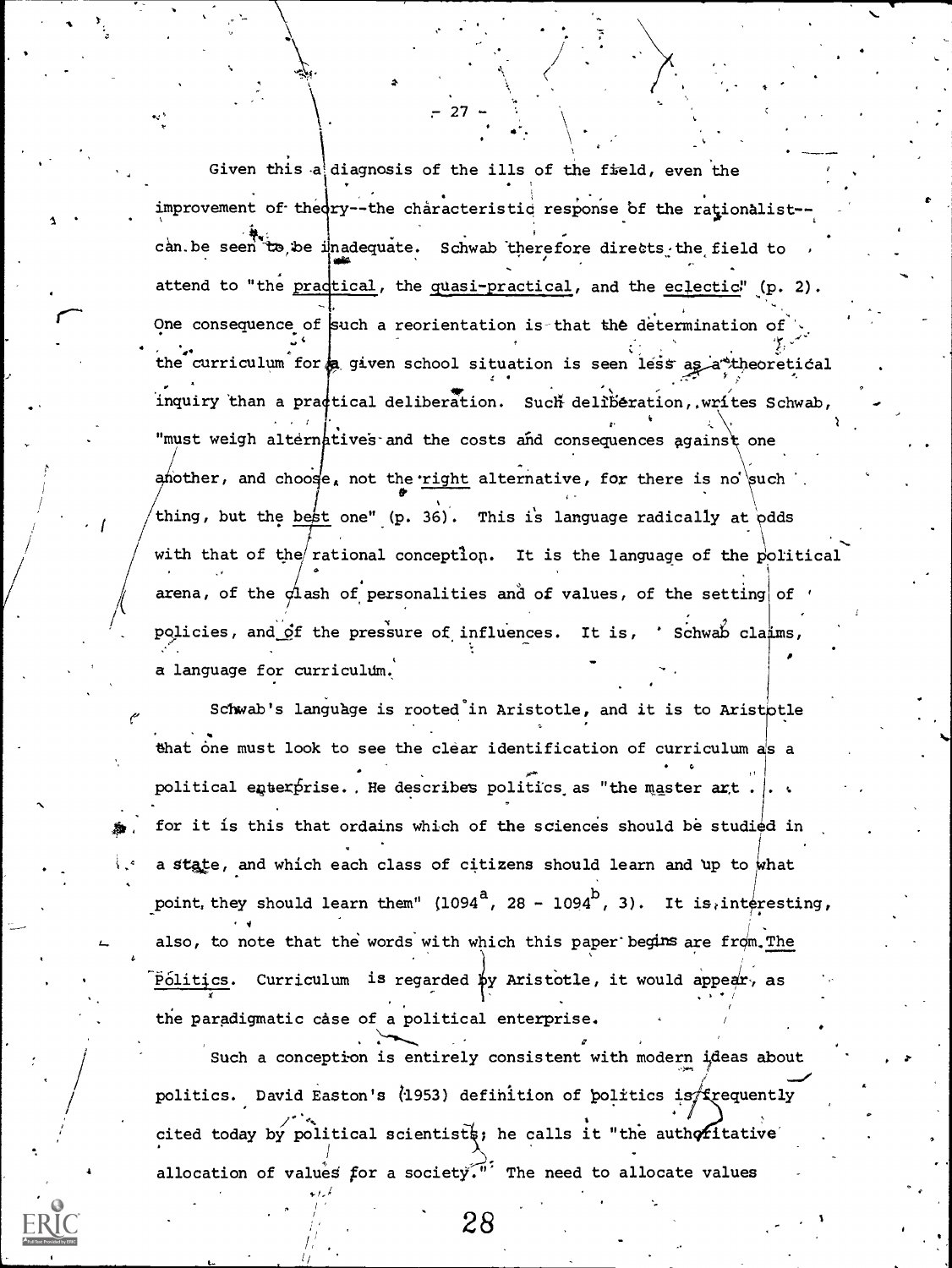authoritatively in curriculum, is evident, as Kirst and Walker (1971) point out in a review of curriculum policy-making. They point to the inadequate way in which the traditional (rational) conception treats the conflicts among values in curriculum. "Professional educators," they observe, "treat conflict always as conflict among ideas, never as conflict among individuals, interest groups, or factions within school system bureaucracies" (p. 481) . In contrast, they describe the determin- $\mathbf{e} = \begin{pmatrix} \mathbf{e} & \mathbf{e} & \mathbf{e} \\ \mathbf{e} & \mathbf{e} & \mathbf{e} \end{pmatrix}$  $\sim$ ation.of school curricula as essentially policy-making processes.

't beste beste beste beste beste beste beste beste beste beste beste beste beste beste beste beste beste beste<br>De beste beste beste beste beste beste beste beste beste beste beste beste beste beste beste beste beste beste

ti

 $-28<sup>2</sup>$ 

Throughout curriculum policy-making, political conflict is generated by the existence of competing values concerning the proper basis for deciding what to. teach. The local school system and the other public agencies responsible for these decisions must allocate these competing values in some way, even though this means that some factions or interests win and others lose on any given curricular issue. The inevitability of conflicting demands, wants, and needs is responsible for the necessarily political character of curriculum policy -making,'a character which cannot be avoided even by the adoption of some mathematical decision-procedure. Some legitimate authority must decide (and perhaps bargain and compromise) among the conflicting policy viewpoints. [p. 4,80]

 $\sim$ 

F to a rational one. Though curriculum writers have noted the existence This theme is picked up and examined in a British context by Jenkins and Shipman (1976). Of major importance to them, in their. "introduction" to curriculum, is an understanding of the "forces that influence the curriculum" (p. 39). These, again, are concepts that' belong to a political conception of  $\partial^2$ curriculum development rather than of potential or actual pressure groups, such as'parents' associations, their role has been characteristically-understated,or vaguely expressed. The reason, as Kirst and Walker point out, is that the conceptual  $\sim$ frame of the rationalist can only perceive conflict at the level of .  $\prime$  -  $\prime$ principle. "Influences" must then be treated as "aberrations rather than normal and necessary, if not altogether desirable, aspects of public policy-making" (p. 482).

 $29$  is a set of  $\sim$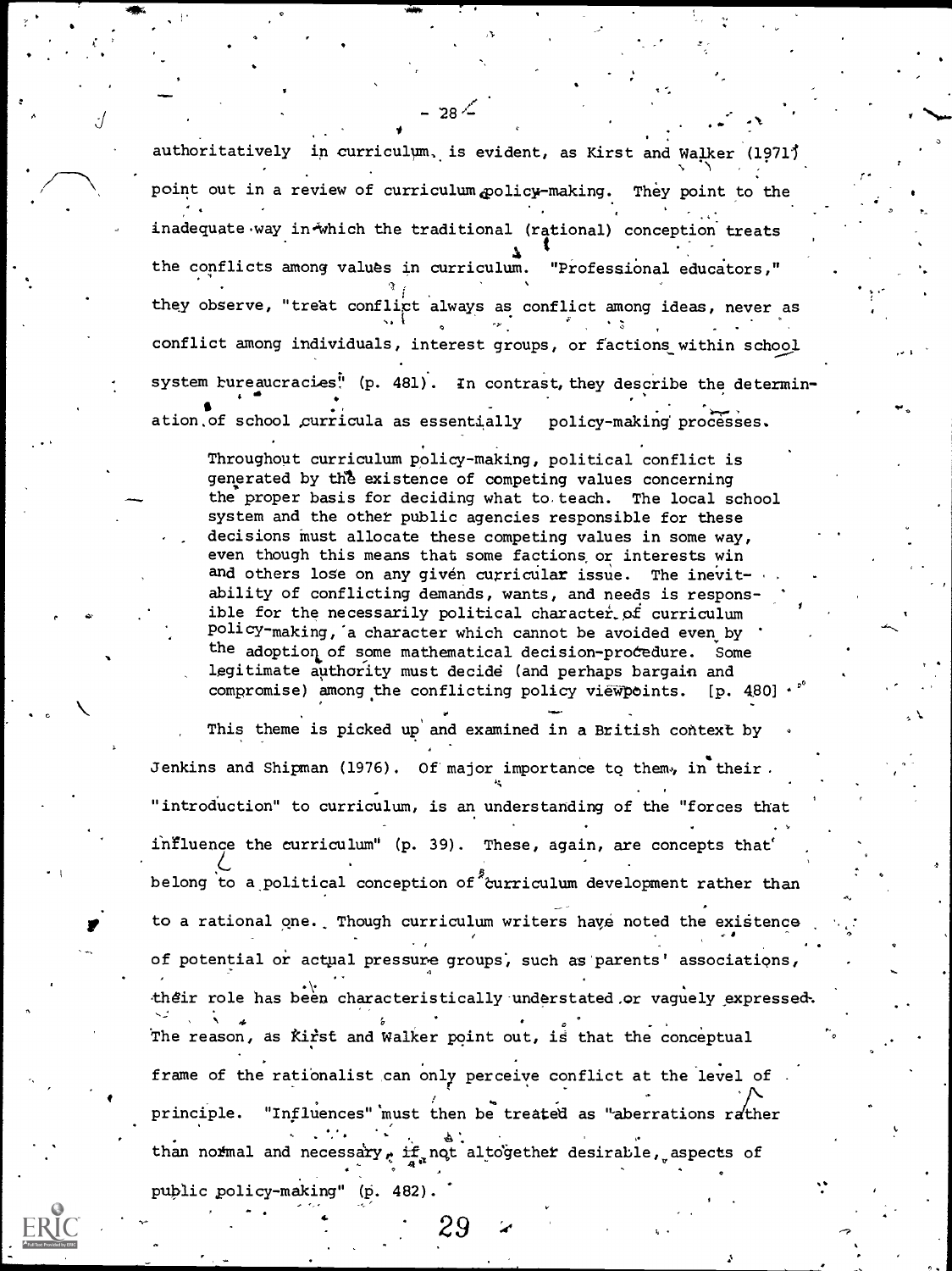The political conception of curriculum development not only can accommodate the "problems" of applying knowledge, resolving confliets, and living with influences; it also provides a new framework with which to analyze the processes of. curriculum change as they take place in  $\cdot$ practice. Such frameworks have been used relatively little as yet, but a few examples stand out for the purposes of illustration. Reid and Walker (1975) provide a collection of studies in which the demonstrably political aspects of curriculum change are clear. Walker, himself, in an . earlier study (1971b), identifies three elements of a curriculum planning project: "its platform, the deliberations of its staff, and the curriculum design it produces" (p. 11). 'Such elements as these are quite different from those that one might look for, if one started with a model derived . , . , from a rational conception of,the.process. Thus the political conception affords an improved basis for the conceptualization of the practice of curriculum development.

- 29 -

 $\mathcal{L}_{\text{max}}$ 

-r

**\*** \* \* \*

 $0 \leq t \leq 1$ 

clear.

er

Through this selection from among the critiques of the rational conception of curriculum development, a somewhat crude sketch hap been outlined of the political conception. The sketch'is crude too because the conception itself is as yet only partially developed, as compared to the rational conception. Schwab's work is. still the theoretical state- . ment to which the conception looks for its inspiration, further elaboration is continuing. The brief treatments given to both conceptions here has required the oversimplification of the views of many and the total omission . of many more. The purpose of the paper will have been served, however, if the conceptual basis for the wide gulf in curriculum theory is made

 $30$  and  $\sim$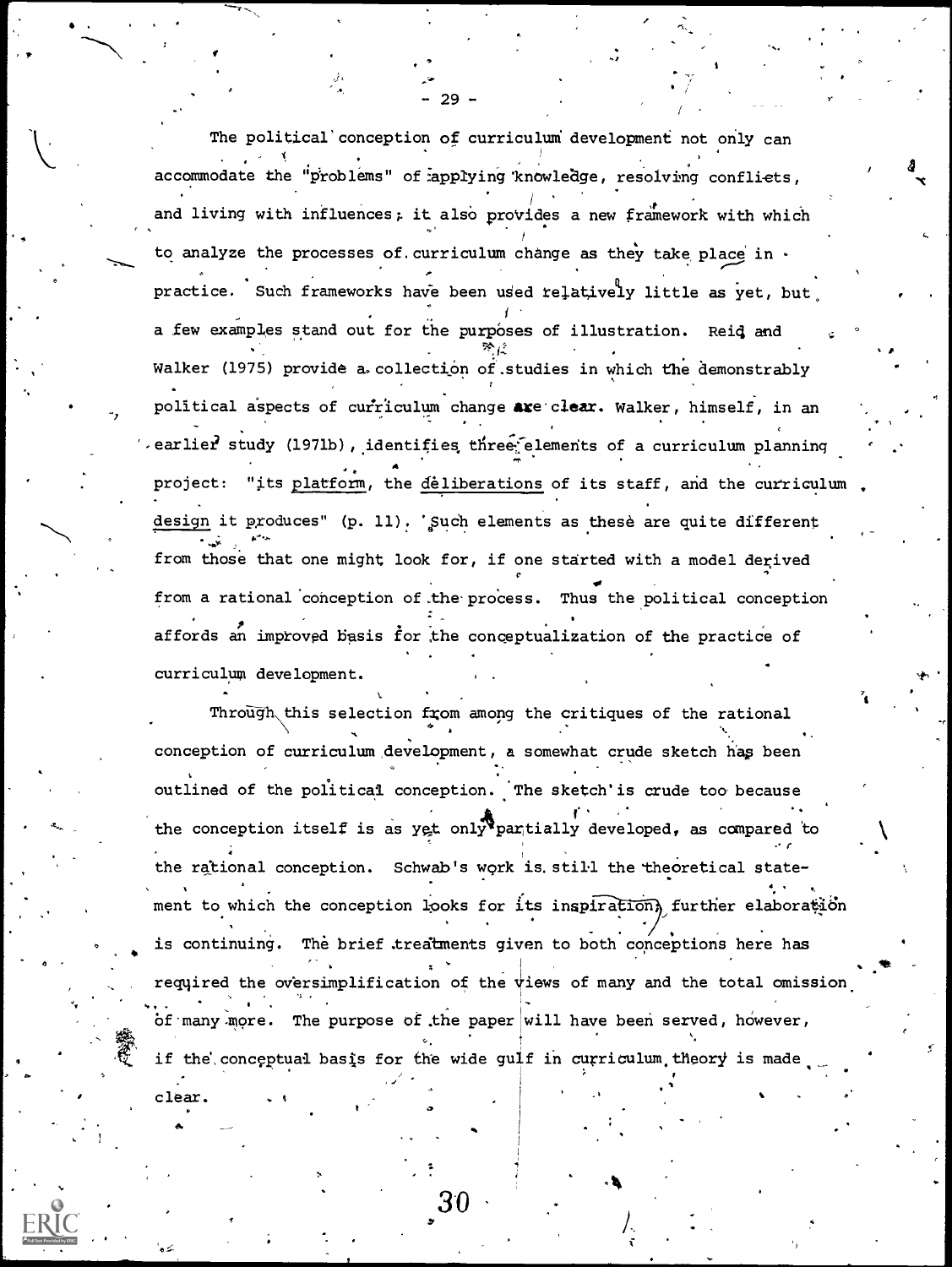What, then, can curriculum theorizers learn as a result of this re-view. of their field? Conclusions  $mustr.$  of necessity, be modest; this paper is, in some ways a beginning. The principal task of the paper has been the articulation of a problem and the demonstration of its central importance to the field. The reader must be the judge of the success of this attempt. But in one sense, therefore, the paper must end by  $\cdot$ affirming the question posed tentatively earlier: What is the relation- $\mathbf{x}$  , we have the set of  $\mathbf{x}$ ship between the accumulated knowledge of man and the curricula to ' which he exposes his children? The task of curriculum theory must be to constantly focus on that question.

IV'

40r

**RESOLUTION** 

30

Perhaps one can go a little further than this, and suggest some criteria which future curriculum theories must meet if they are to advance our knowledge and practice. Kliebard (1977) provides a

helpful, metaphor here.

Ultimately, a curriculum theory provides us with a lens through which we can view the problems we must face in curriculum development., If it is a poor lens, it will obscure more than it clarifies; or, it may magnify and , thereby exaggerate certain features of our problem and throw others' out of focus. But if it is a good theory, it will disclose much more, of what is vital to curriculum than what is visible to the naked eye. [p. 268]

What of the sets of lenses reviewed in this paper? What possible defects are contained in them that can distort our view, and what can we learn about the construction of better ones?

The history of the theories of law can again be of value in revealing some of the potential waeknesses of the two conceptions of

. Although the contract of  $\mathcal{A}$ 

31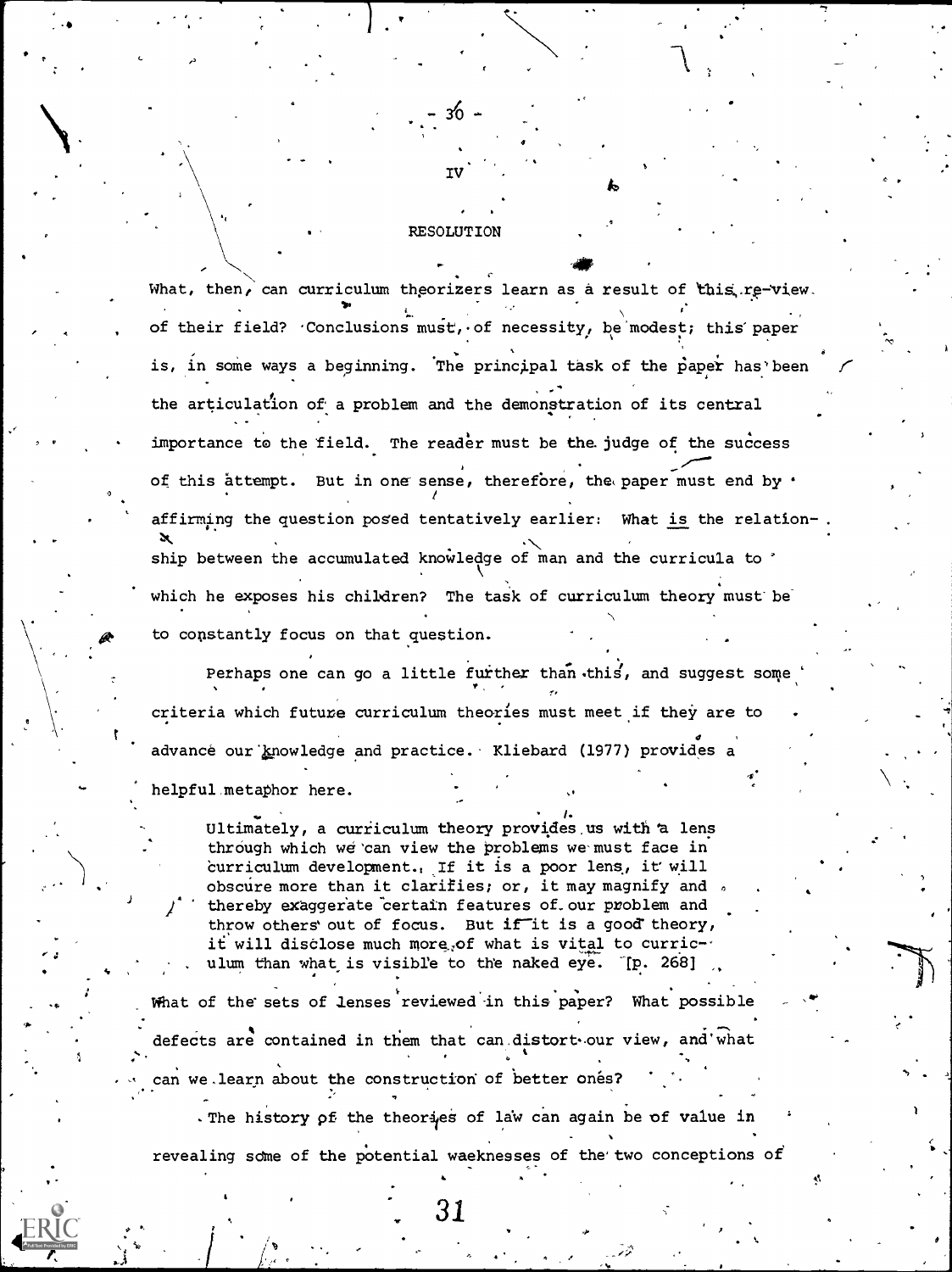curriculum development. Consider, first, the theory of natural law and its counterpart, the rational conception of curriculum development. The inadequacies of both have been incisively demonstrated by the critical challanges of legal positivism and the political conception of curriculum development respectively. The form that those challanges have taken has already been outlined and need not be repeated here. What is of significance, however, is the effects that the challanges have had on the respective theories.

In law, one of the effects of the tradition of legal positivism has been the reexamination of the bases of the theory of natural law. This reexamination has resulted in the emergence, as noted earlier, of at least three distingt groups of modern natural-law theorists, whose views have taken account (though in different ways) of the critiques of the past two hundred years.

The curriculum field has yet to witness such a reformulation of its rational conception. Maybe, it has yet to recognize the challange. For the present, practitioners, whose instinctive approach to curriculum development is a rational one, must look to those sophisticated theories, which, recognizing the magnitude of the problem, avoid the temptation to provide simplistic answers. Such theories are all too few. Kliebard<sup>13</sup> commends to our attention Dewey's theory of curriculum as one which "does provide us with a central principle [which] addresses itself to the question of what we ought to do when we teach children and youth" (1977, p. 267). For the future, if theories in this rational tradition are to command credibility among practition fra , they cannot be formulated as though the political conception had never been articulated.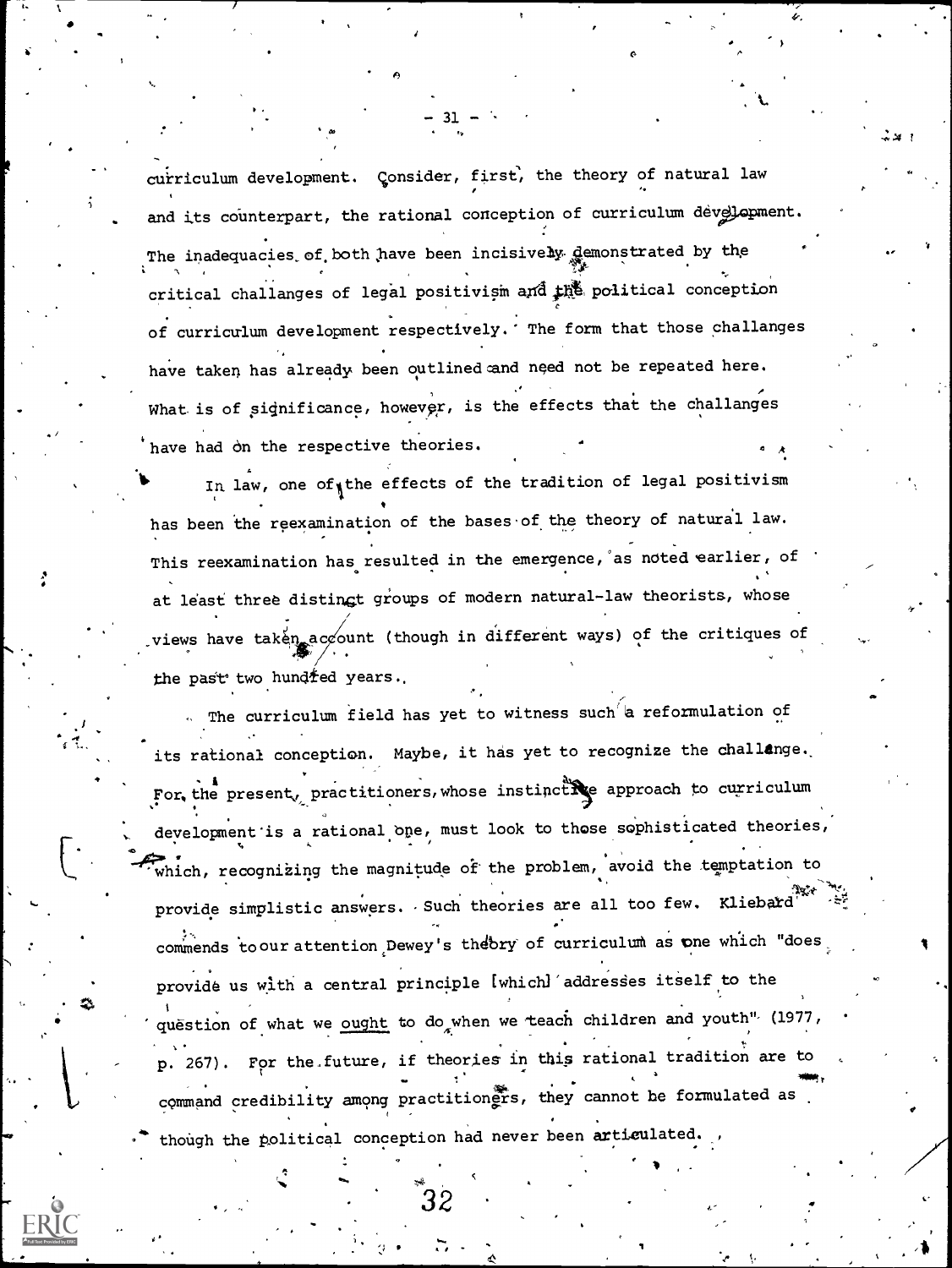Faith in legal positivism grew with the rise in prestice of the empirical sciences. However, the tradition has its weaknesses too, as the states of the law in Nazi Germany and in South Africa have recently demonstrated. If laws are to be understood as "orders backed by threats" and their validity determined primarily by whether they issued-from a properly constituted government, then there exists no basis in law for the claim that conduct in either of the countries mentioned was or is improper. Yet many in the civilised world feel a deep revulsion against , the laws of either or both of these countries. But, in law, only the tradition of natural law affords a platform from which to pass a moral condemnation on such laws. Recognition of this inherent relativism has resulted in a more sceptical acceptance of the theory of legalpositivism and a growing awareness of its limitations as a completely adequate theory of law.

O

32

The same limitations are present in a political conception of curriculum development. Lindblom (1959), in writing about policy formation .in complex organizations, illustrates the point only too  $\sim$ clearly. He advocates a model for policy formulation which he calls the "method of successive limited comparisons," which, although different from Schwab's deliberation in some-respects, is of the same (political) genus. .As a part of his-account of the method, Lindblom outlines his "test of a 'good' policy" as follows.

Agreement on policy thus becomes the only practicable test of the policy's correctness. And for one administrator to seek to win the other over to agreement on ends as well would accomplish nothing and create quite unnecessary cont-.roversy.  $[p. 84]$ 

4 ,

I suspect that even the most cynical of curriculum practitioners would . , insist that a higher standard than this mere consensus should apply to

33,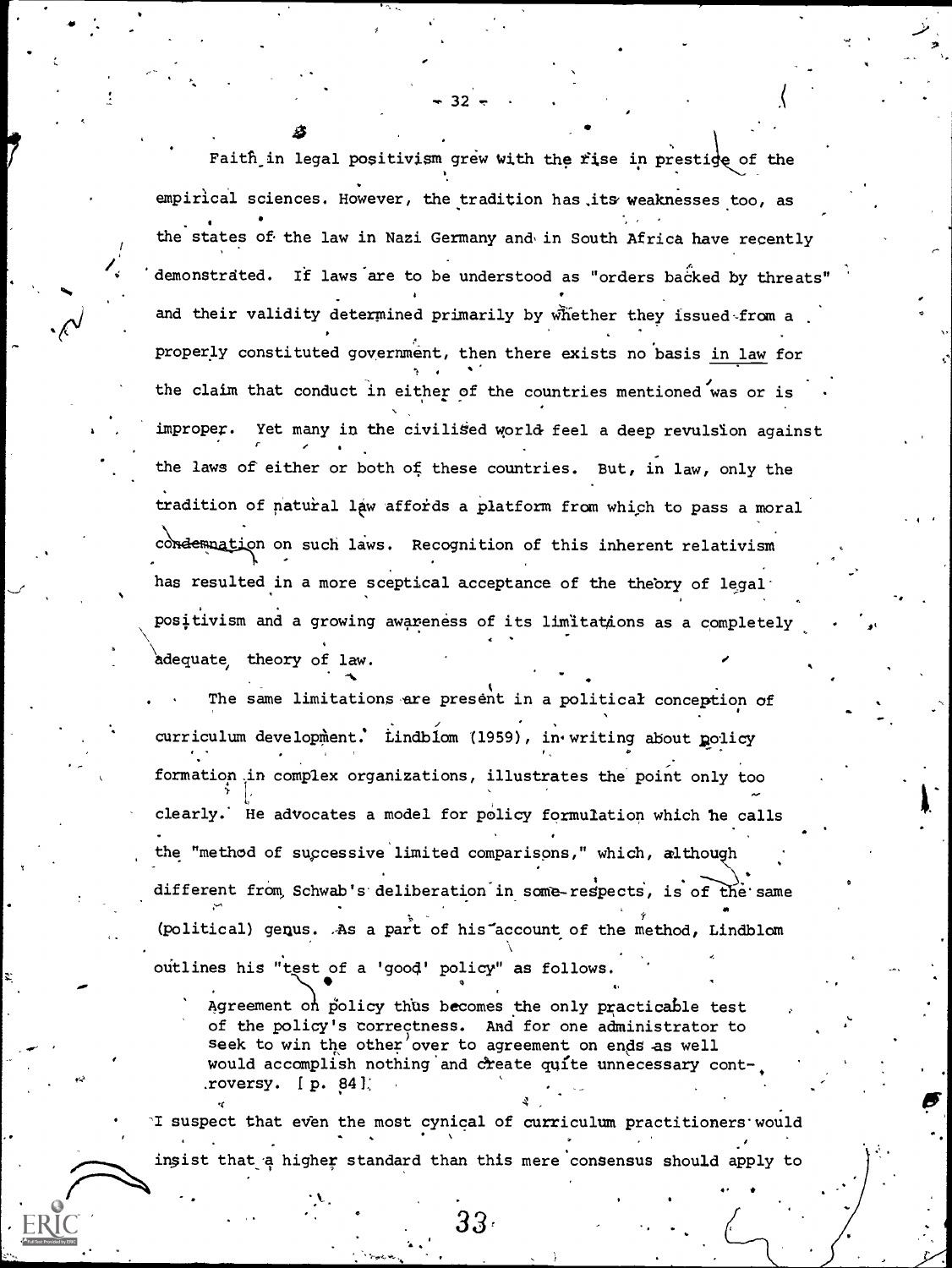curriculum decisions. After all, one might easily achieve a consensus of fools over a curriculum; but would that then represent a legitimate curriculum?

33

A curriculum theory derived from the political conception can no where ignore the rational element in curriculum development than can one from the rational conception ignore the political element. In the past, the major advances to curriculum theory have appeared when an individual has deliberately faced this tension and has thought through it. From the rational side, Dewey addressed these issues; for the political side, Schwab has now don&so. For the future, nothing less than a coming to . terms with this tension between rational and political elements in curriculum will suffice. lin i

This final section of the paper is entitled "Resolution." In some works of literature, conflicts are resolved at the conclusion. In this sense, this paper concludes by refusing the possibility of such a The practitioners and theorists of curriculum must continue resolution. to live with and reflect on the conflict that is of the essence of the field. In another sense, however, "resolution" means the stiffening of . one's sense of purpose. 'It is in this sense, that the field is urged to resolve itself to be modest in its claims for the lenses it presently has, and bold in its efforts to construct better ones.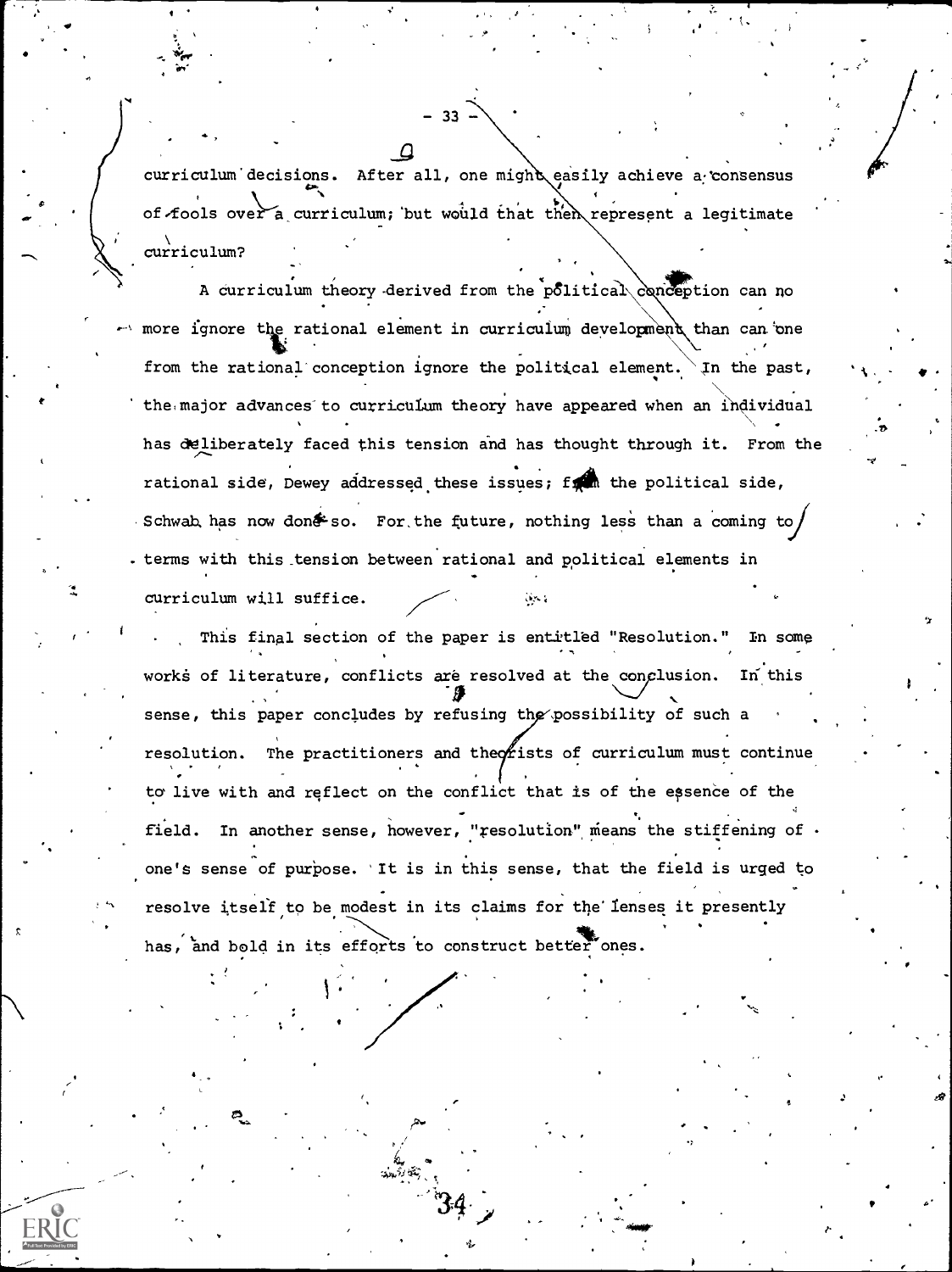It should be clear that  $I$  am/here making a distinction between theories of curriculum ( such as Tyler's) and theories from other fields (such as theories of learning). There is'a sense, of course, in which all theories make a contribution to knowledge. The point is that curriculum theories make a distinct contribution from those of other fields.

 $34$ 

ao,

Notes

o °

.

Z. In a recent review; Short (1973) has described'the field of ."Knowledge production and utilization" as "a new realm of inquiry having significance for  $\ldots$  education" (p. 237). Significant, it may be, but it is hardly new. the contract of the contract of the contract of the contract of the contract of the contract of the contract o

3. The use of citations from authors'both\in law and in curriculum  $-$ is carried out for the purpose of contrasting the ideas represented, not of categorizing the authors. Thus the purpose of'these two quotations is to exemplify the point being made, not to imply that Schwab and Novak are, in any sense, adversaries personally.

 $\mathbf{z}$ 

 $\bullet$  -  $\bullet$  -  $\bullet$  -  $\bullet$  -  $\bullet$  -  $\bullet$  -  $\bullet$  -  $\bullet$  -  $\bullet$  -  $\bullet$  -  $\bullet$  -  $\bullet$  -  $\bullet$  -  $\bullet$  -  $\bullet$  -  $\bullet$  -  $\bullet$  -  $\bullet$  -  $\bullet$  -  $\bullet$  -  $\bullet$  -  $\bullet$  -  $\bullet$  -  $\bullet$  -  $\bullet$  -  $\bullet$  -  $\bullet$  -  $\bullet$  -  $\bullet$  -  $\bullet$  -  $\bullet$  -  $\bullet$ 

 $\boldsymbol{E}$  is a set of  $\boldsymbol{E}$ 

4. It is interesting to speculate that the preoccupation of many curriculum theorists with the parallel question, "What is curriculum?" might be the result of comparable underlying concerns.

 $\bullet$  and  $\bullet$ 5.. This discussion draws extensizely on the following sources: d'Entrèves (1970); Golding (19 $\frac{1}{2}$ ); Hart (1961); and Lloyd. (1964). Specific references to these exts is only provided for direct quotations.

6. The meaning of both of these words has changed in recent years. They are used here in the older sense having to do with "acts of the will."

 $\widetilde{7}$ . The term "naturalistic" has alxeady been used in the curriculum literature by Walker (1971a) who employed it in an entirely different  $\sim$ Way from that used here. "Positivistic $\bigwedge$ is equally open to misconstruction.

By way of comparison, it is interesting  $\uparrow$  o note the relatively small amount of "curriculum theory" emanating from the UK.

9. Novak's use of Johnson's model is problematic in itself. Johnson claimed that, as a theorist, he is trying to "increase understanding, of curricular phenomena" rather than "improving school programs" (1987) p. 127).. It would'appear that Novak is using itfor the' latter,purpose.

the attempt of a set of the Connelly and Roberts (1976), in documenting the attempt of a university curriculum department to come to grips with this problem, call sit one of "practical credibility."

35

a

, for the contract of the contract  $f$  , and  $f$  , and  $f$  , and  $f$  , and  $f$  , and  $f$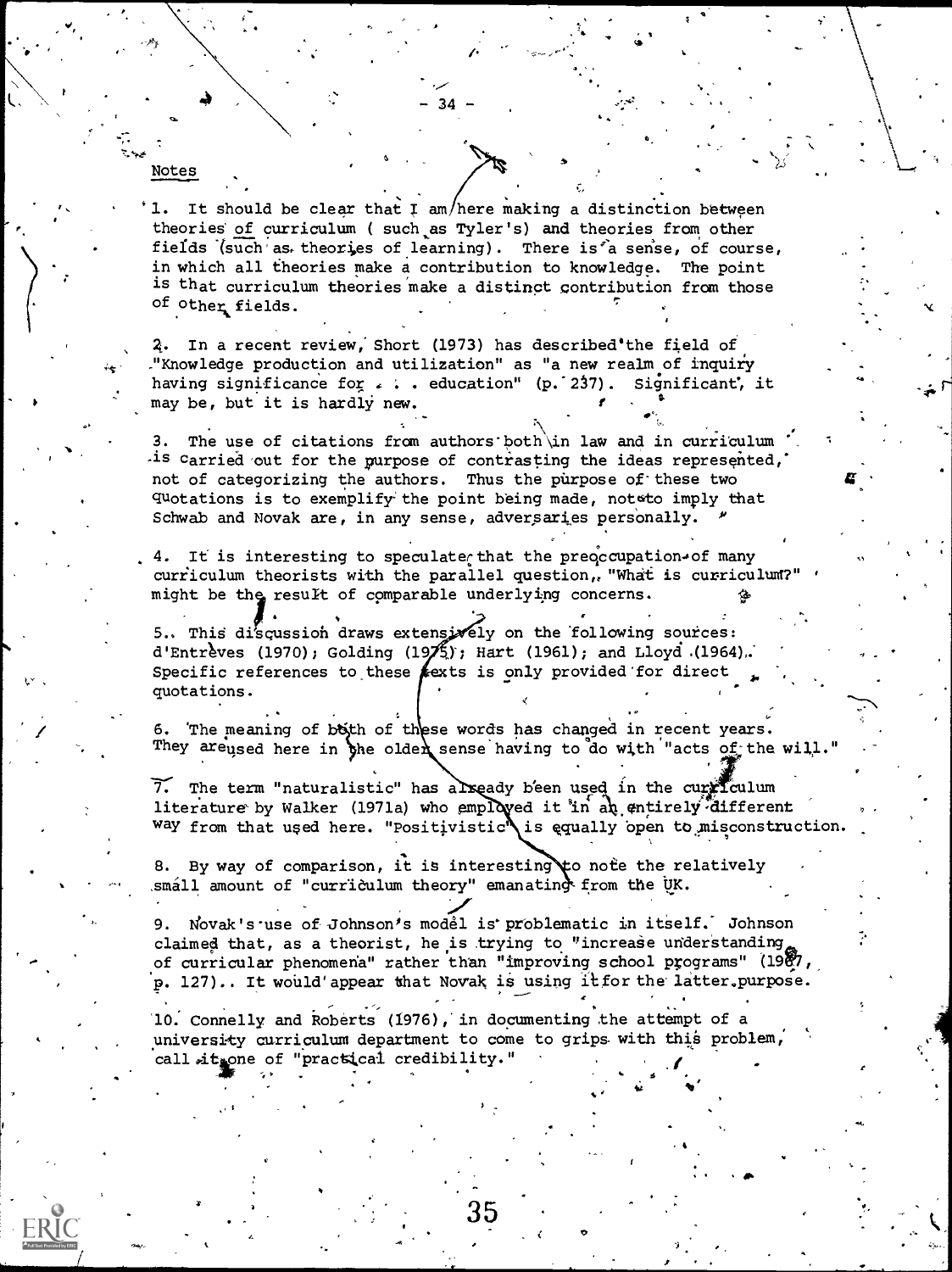References

Aristotle. The Metaphysics.

The Physics.

The Politics.

Ayer, Alfred Jules. Language Truth and Logic. New York: Dover Publications, 1952.

Cicero. De Republica.

De Legibus.

Connelly, F. Michael, and Roberts, Douglas A. "What Curriculum for Graduate Instruction in Curriculum." Curriculum Theory Network  $\frac{1}{3}$ , no., 3. (1976): 173 - 89.

d'Entrèves, A. P. Natural Law, 2nd. (revised) edition. London: Hutchinson, 1970.

Easton, David. The Political System. New York: Knopf, 1953. Eisner, Elliot W., and Vallance, Elizabeth, eds. Conflicting

Conceptions of Curriculum. Berkeley, Calif.: McCutcheon, 1974.

Golding, Martin P. Philosophy of Law. Englewood. Cliffs, N. J. : Prentice-Hall, 1975.

Hart, H. L. A. The Concept of Law. Oxford: Clarendon Press, 1961.

Herrick, Virgil E., and Tyler, Ralph W., eds. Toward Improved Curriculum. Theory. Supplementary Educational Monograph, no. 71. Chicago: University of Chicago Press, 1950.

Hirst, Paul H. '"Philosophy and Educational Theory." Bratish Journal of Educational Studies 12 (1963-64): 51 - 64.

Jenkins, David, and Shipman, Marten D. Curriculum: An Introduction. London: Open Books, 1976.

Johnson, Mauritz. "Definitions and Models in Curriculum Theory." Educational Theory 17, no. 2 (April 1967): 127 - '40.

Kirst, Michael W. and Walker, Decker F. "An Analysis of Curriculum Policy-Making." Review of Educational Research 41, no, 5 (December 1971): 479 - 509.

Kliebard, Herbert M. "Curriculum Theory: Give Me a 'For Instance'." Curriculum Inquiry 6, no. 4 (1977): 257 - 82.

36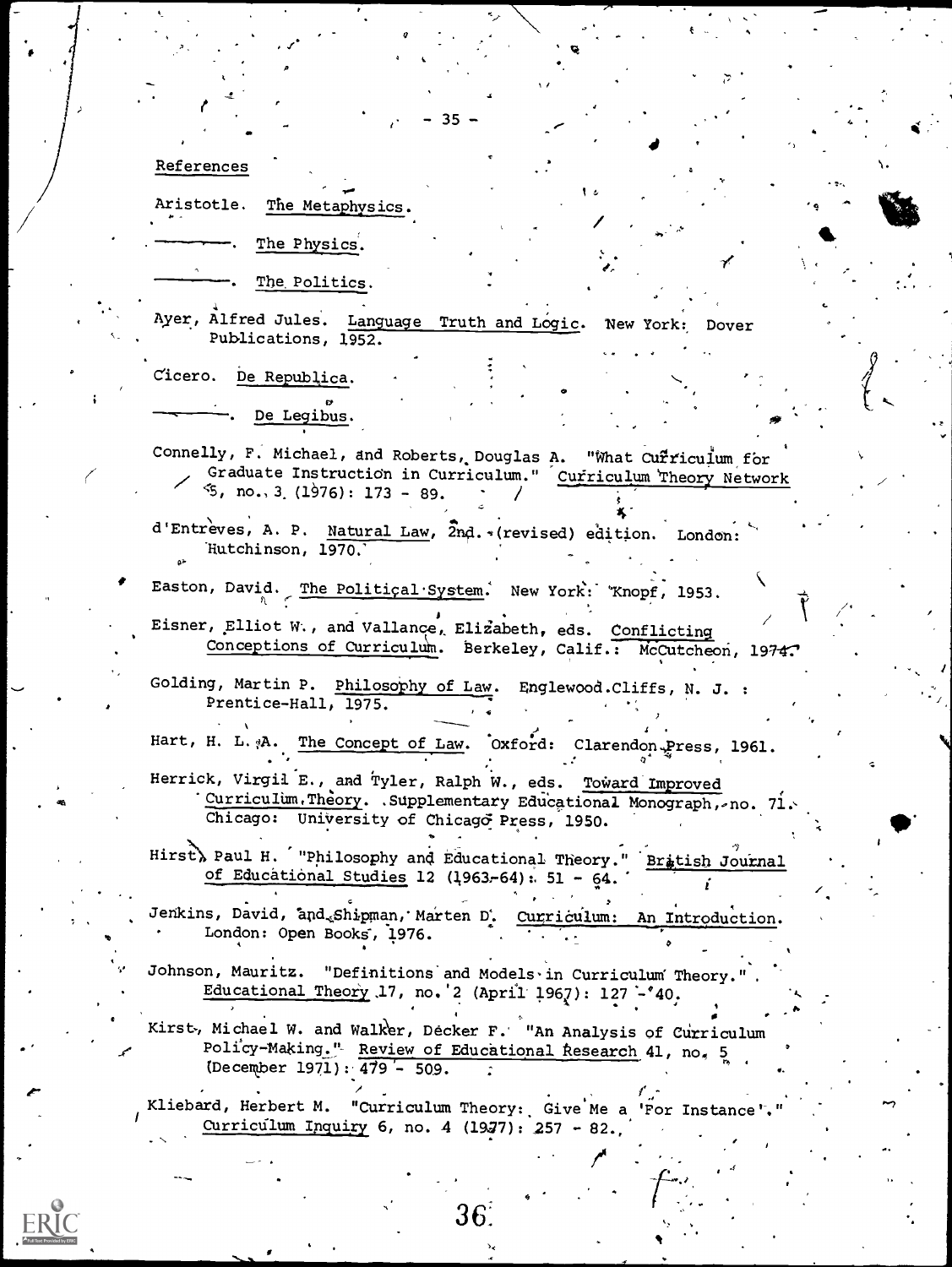Leithwood, AKenneth A.; Clipsham, J. S.; Maynes, Florence; and Baxter, R! P. Planning Curriculum Change. Toronto: Ontario Institute for Studies in Education, 1976.

Lindblom, Charles E. "The Science of 'Muddling Through'." Public Administration Review 19, no. 2 (Spring 1959): 79 - 88.

Lloyd, Dennis. The Idea of Law. Harmondsworth, England: Penguin Books, 1964.

Macdonald, James B. "Curriculum Theory." The Journal of Educational Research  $64$ , no. 5 (January, 1971): 196 - 200.

Mager, Robert.F. Preparing Instructional Objectives. Palo Alto, Calif.: Fearon Publishers, 1962.

National Society for the Study of Education. The Foundations and Technique of Curriculum-Construction. Twenty-Sixth Yearbook of the National Society for the Study of Education, Parts 1 and 2, 1927. Bloomington, Ill.: Public School Publishing,  $1926.$ 

Novak, Joseph D. A Theory of Education. Ithaca, NP Y. : Cornell University Press, 1977.

Peters, Richard S. Authority Responsibility and Education. London: George Allen and Unwin, 1959.

Reid, Willow A., and Walker Decker F., eds. Case Studies in Curriculum Change. London: Routledge & Kegan Paul, 1975.

Schwab, Joseph J. The Practical: A Language for Curriculum. Washington, D. C. : National Education Association, 1970. shorter version of this paper appeared in School Review 78, no. 1 (November 1969):  $1 - 24$ .

. "The Practical: Arts of Eclectic." School Review 79, no. 4 (August 1971): 493 - 542..

-. "The Practical 3: Translation into Curriculum." School Review 81, no. 4 (August 1973): 501 - 22.

Short, Edmund C. "Knowledge Production and Utilization in Curriculum: A Special Case of the General Phenomenon." Review of Educational Research 43, no. 3 (Summer 1973): 237 - 301.

Tyler, Ralph W. Basic Principles of Curriculum and Instruction. Chicago: University of Chicago Press, 1949.

Walker, Decker F. "A Naturalistic Model for Curriculum Development." School Review 80, no. 1 (1971):  $51' - 65$ . (a)

 $-36 -$